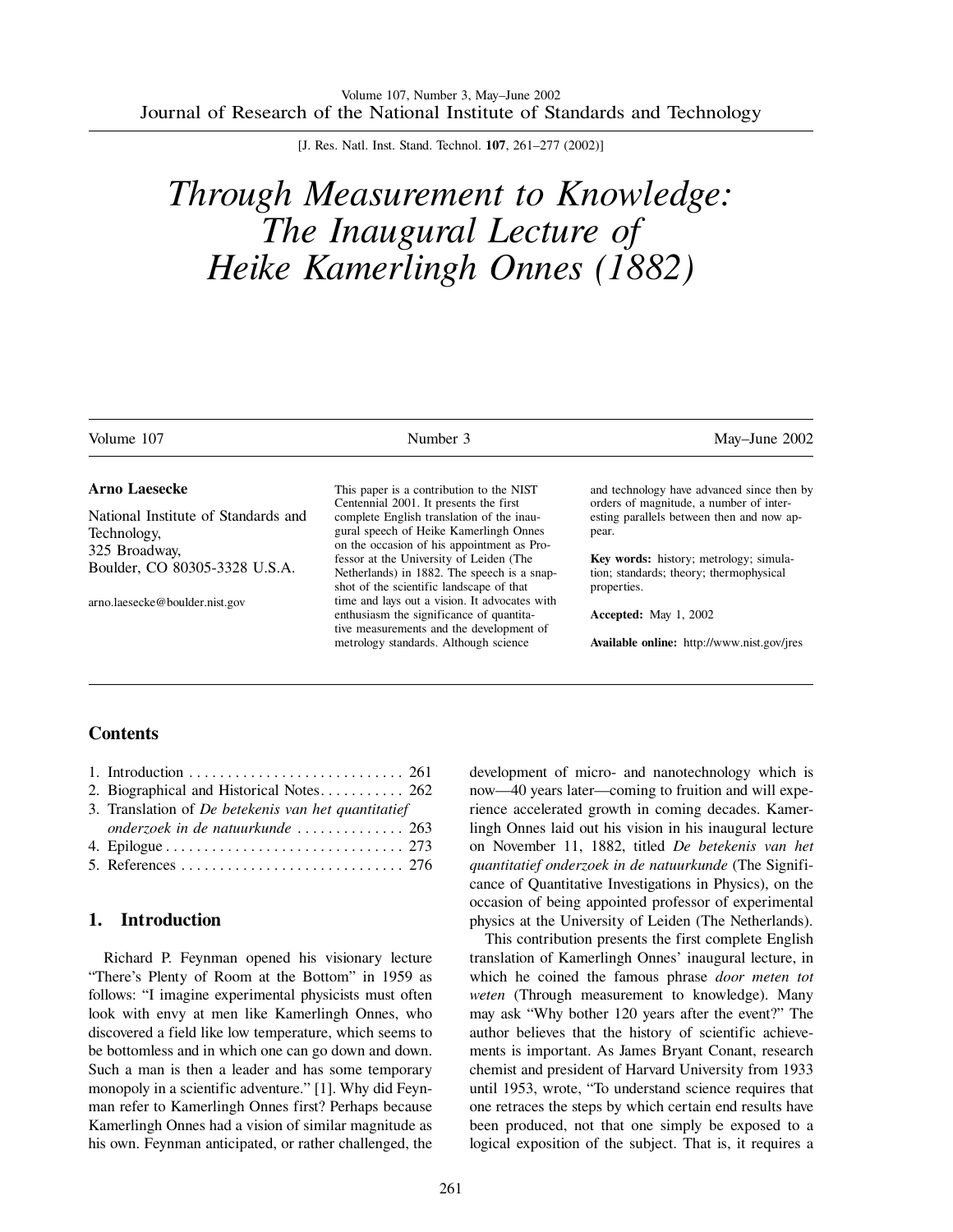historical approach." [2]. This is the purpose of the present and many previous historical accounts of scientific developments, among which J. S. Rowlinson's retracings of van der Waals' works are particularly close to the present account [3, 4]. With a similar objective in mind, Ottino [5] compared aspects of creativity in the arts and science. He notes that in science the foremost interest is placed on the "final picture and not the perspiration." Unlike in the arts, the genesis of an idea and its evolution is rarely appreciated in science. But just as a great painting does not happen in a flash, scientific progress is achieved not only by the proverbial "flash of mind".<sup>1</sup> It evolves also. Ironically, modern information technology is prone to reduce the historical context and the evolution of scientific achievements. If employed without consideration of its incomplete coverage of the past, information technology gives the user an illusion of being informed, rather than all the information s/he needs [6]. As a result, those uninformed about the past run the risk of reinventing the wheel. Furthermore, "being well informed about science is not the same thing as understanding science." [2].

The evolution of Kamerlingh Onnes' work can be traced over a longer period of time than that of most other researchers. Publication of the *Communications from the Physical Laboratory at the University of Leiden* began already in 1885, only 3 years after his appointment as professor. There is, however, still an earlier reference of Kamerlingh Onnes that marks the beginning of the evolution of his work more appropriately: the inaugural lecture of 1882 that he delivered when he took the office of professor of experimental physics. Kamerlingh Onnes presented in this visionary lecture his agenda, the program that he would execute in the following decades. It was printed, but only in Dutch, and was thus of limited availability for the historic research on Kamerlingh Onnes.

An English translation of this lecture appears useful for three reasons. First, it provides the missing piece to appreciate fully the evolution of Kamerlingh Onnes' achievements. Second, the lecture is a snapshot of an era when metrology was being established as a scientific discipline in its own right. It is timely to recall these developments on the occasion of the Centennial of the National Institute of Standards and Technology, the national metrology institute of the United States of America, which is rooted in that era. Finally, a historical account provides not only contemplation of the past but orientation for the future as well.

In the following, brief biographical information about Kamerlingh Onnes and his early career until 1882 is contained in Sec. 2. His inaugural lecture is put into perspective with a sketch of contemporary cultural developments during that era. These introductory remarks are followed by the central part of this paper, the first complete English translation of Kamerlingh Onnes' inaugural lecture of 1882. Although expressed 120 years ago, several key statements of the lecture sound surprisingly current. An interpretive discussion is offered in an epilogue.

# **2. Biographical and Historical Notes**

So that the reader may appreciate the significance of Kamerlingh Onnes' inaugural lecture, it is useful to provide biographical information concerning the most essential milestones of his career until 1882. Excellent accounts of his life have been published by Cohen [7], de Bruyn Ouboter [8] and Mendelssohn [9]. The last one concentrates on Kamerlingh Onnes' scientific career from 1882 until the first liquefaction of helium in 1908 and the award of the Nobel Prize in 1913. It is particularly insightful because it describes not only scientific achievements but reveals also the personalities and "perspirations" of the principal investigators in the field of low-temperature physics, among whom Kamerlingh Onnes was truly unique. His inaugural lecture is briefly quoted in the short biography by van den Handel [10]. The most widely available and easily accessible account of Kamerlingh Onnes' life is the concise summary at the web site of the Nobel Foundation [11].

Heike Kamerlingh Onnes was born as the first of three siblings on September 21, 1853, at Groningen, The Netherlands. His birth order has not been mentioned in earlier biographies except in a personal remark quoted by Cohen [7]. It is worthwhile to pay attention to this aspect in view of Sulloway's finding of a significant correlation between the birth order of scientists and their scientific achievements [12]. Kamerlingh Onnes was educated first at the *Hoogere Burgerschool* of his birthplace (secondary school without classical languages), and subsequently received instruction in Greek and Latin. In 1870 he entered the University of Groningen, obtained his *candidaats* degree (approx. B.Sc.) the following year, and then went to the University of Heidelberg in Germany until April 1873 to study with Robert Wilhelm Bunsen and Gustav Kirchhoff, who jointly developed the method of spectroscopy. After his return to Groningen, he passed his *doctoraal* examination (approx. M.Sc.) in June 1876 and obtained the doctor's degree in 1879 with a thesis on *Nieuwe bewijzen voor de aswenteling der aarde* (New proofs for the axial rotation

<sup>&</sup>lt;sup>1</sup> "Thought is only a flash between two long nights, but this flash is everything." Jules Henri Poincaré, French mathematician (1854-1912), a contemporary of Heike Kamerlingh Onnes.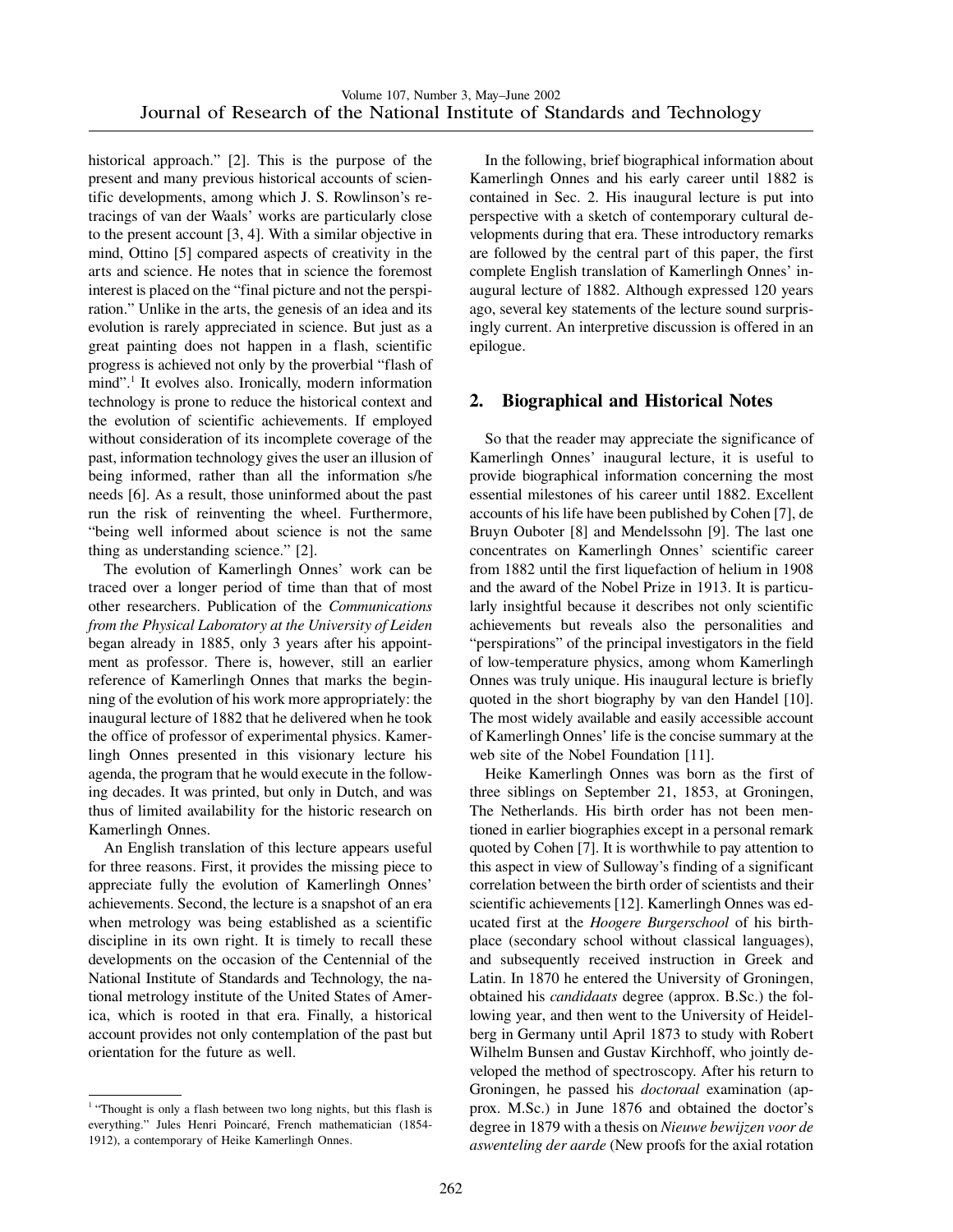of the earth) based on his work with Kirchhoff. Already in 1878 he became assistant of Johannes Bosscha, the director of the Polytechnic in Delft, for whom he substituted as lecturer in 1881 and 1882. At the remarkably young age of 29 years he was appointed Professor of Experimental Physics at Leiden University in 1882 and became one of the successors of P. L. Rijke. On Saturday, November 11 of that year, he gave his inaugural lecture *De betekenis van het quantitatief onderzoek in de natuurkunde* (The Significance of Quantitative Investigations in Physics). To appreciate the distinction of this appointment and the significance of Leiden as a scientific center, the reader is referred to the very detailed biography by Kipnis et al. [13] of Kamerlingh Onnes' close friend Johannes Diderik van der Waals.

Kamerlingh Onnes' choice of this topic was probably motivated by the establishment of rigorous metrology as a scientific discipline during this era. The international metric convention, held from 1870 to 1875, created measurement standards of greater accuracy for length and mass. Seventeen nations took part in this convention. In 1875, the Convention of the Meter was signed; this set up a permanent organization to change the metric system as necessary. This organization, the *Bureau International des Poids et Me´sures* (BIPM), is located at Sèvres, near Paris (France). In 1887, the first national metrology laboratory was established in Berlin (Germany) as the *Physikalisch-Technische Reichsanstalt*, and Hermann von Helmholtz accepted, although hesitantly, the position as its first president. The United States was the second of the seventeen original signatories of the Convention of the Meter to establish a national metrology laboratory. The National Bureau of Standards was founded on March 3, 1901 in Washington, DC, with Samuel W. Stratton serving as its first director until 1922.

Of course, this was the age of the Industrial Revolution, with such momentous innovations as the telephone by Alexander Graham Bell in 1876, the incandescent light bulb by Thomas A. Edison in 1879, and the first gasoline-powered vehicles by Gottlieb Daimler and Karl Benz in 1885. Impressionism dominated the visual arts from about 1870 to 1910 and reflected the concurrent industrial developments. One of its main protagonists, Auguste Rodin, completed his brooding sculpture *The Thinker* in 1889. There were equally significant developments in music. For instance, Modest Mussorgsky wrote *Pictures at an Exhibition* in 1874, and Johannes Brahms completed the *Academic Festival Overture* in 1881. The *Adventures of Huckleberry Finn*, generally considered Mark Twain's greatest work, was published in Great Britain in 1884 and in the United States in 1885. These are some of the developments that surrounded the inaugural lecture of Heike Kamerlingh Onnes in the spirit of making observation material, quantitative. They are quoted here because we share John Prausnitz' view "that what happens in the culture around us is sure to affect how we practice our profession." [14]. Thomas S. Kuhn noted earlier that science and technology are social activities and not the domain of solitary, eccentric practitioners. Science cannot be undertaken in isolation, and therefore one cannot disregard its history [15].

The following English translation was elaborated with the combined knowledge of Dutch, English, and German of the translator and of the author, seeking a balance between fidelity to the flavor of the original while making it understandable to present-day readers. Since there is no exact one-to-one correspondence among languages, translation inevitably involves interpretation [16]. However, this was kept to a minimum and no attempt was made to clarify perceived ambiguities in the speech of Kamerlingh Onnes or to use current knowledge to improve on him. Curly brackets { } are used henceforth to indicate additions by the author.

## **3. Translation of** *De betekenis van het quantitatief onderzoek in de natuurkunde*

## **The Significance of Quantitative Investigations in Physics**

**Speech**

**Delivered at the Accession to the Office of Professorship at the State University at Leiden**

**on Saturday 11 November 1882**

**by**

**Dr. H. Kamerlingh Onnes**

Leiden—E. J. Brill {Publisher}

1882

Curators, Professors, Doctors, Students of this University, all, who honor me with your presence,

Very appreciated audience!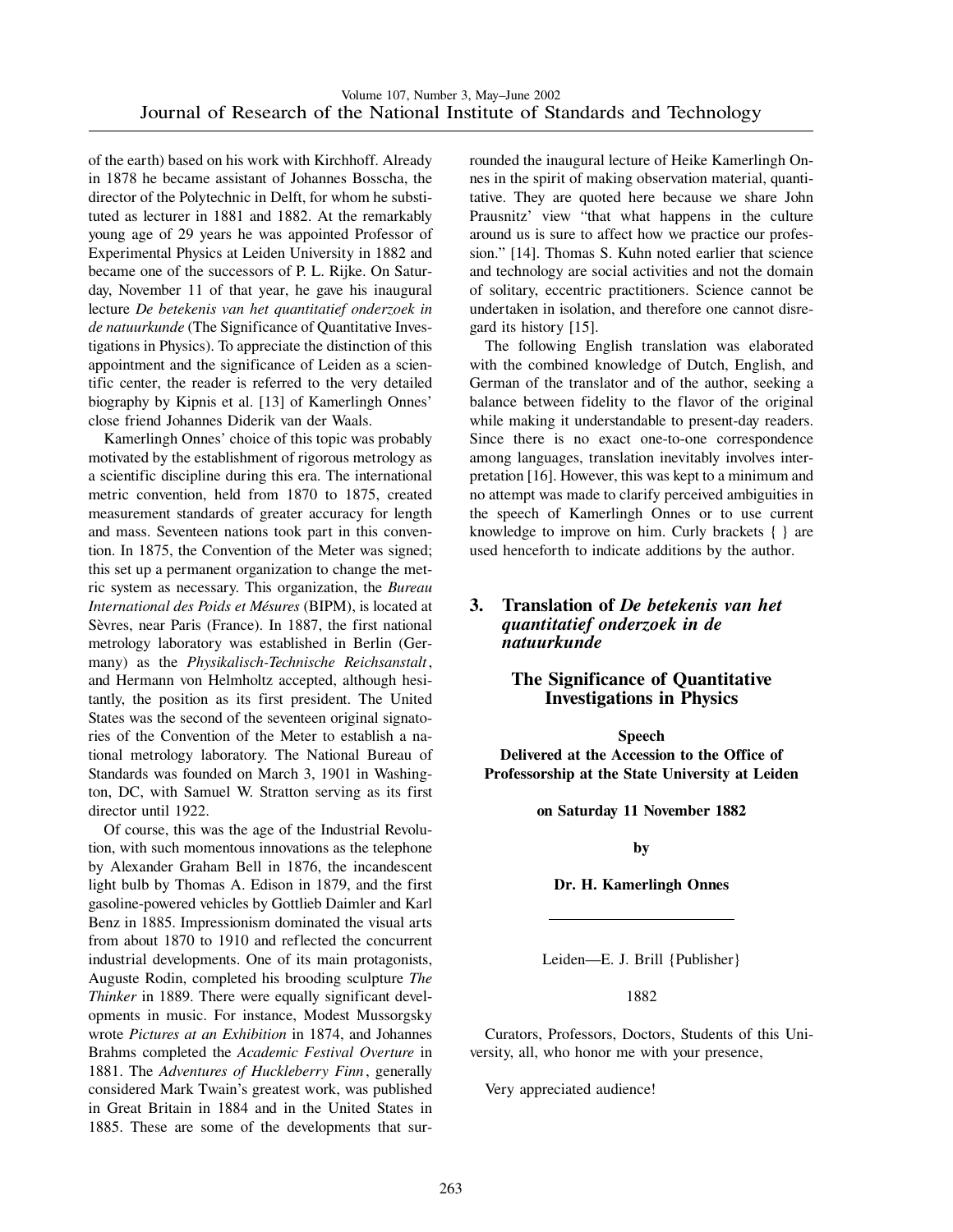The fertility of physics leads to the generation of the means of material well-being and her<sup>2</sup> predominant influence on our world view leads to the pure spirit of empirical philosophy. She can maintain her important contribution to the thinking and working of the present society only if she continues to wrest new ground from the unknown by observation and experiment.

The number and especially the resources of the institutions that present her with opportunities to that end, are, however, far inferior to her great social importance, to which promotion they are dedicated. He who accepts the important task of educating to the practice of physics and administering one of these institutions has to examine with doubled seriousness his understanding of the requirements for empirical investigations in the present time.

For his work and striving he might know no other stimulus than the poetical thirst for truth; the fathoming of the nature of things might be a life's aim for him; he can draw the courage to accept an office that presents him the opportunity for those labors only from a conviction of his ability to be useful by maintaining certain principles.

In my opinion the striving for quantitative research, which means the discovery of measurable relationships among the phenomena, must be in the foreground of the experimental study of physics.

*Through measuring to knowing*<sup>3</sup> is the motto which I would like to write above every physics laboratory.

So pay me your kind attention as I try to elucidate the significance that quantitative investigation has had for the development of physics, and will have in the near future.

Mostly inscrutable are the ways that led the greatest minds to the truth. With an artist's inspiration they behold her light, they develop questions that entire generations of observers and mathematicians can work to elucidate, and they lay foundations upon which the edifice of science rises. It is not given to everyone to be the greatest architect. But many others are needed to whose labor the care for the solidity of the whole is entrusted. To him whose judgment is sharpened, his hand trained and his character formed, is given the fulfilling privilege to contribute to the completion of grand creations as if by a Newton, and a Huygens, of a Volta, and a Fresnel, of a Faraday or a Kirchhoff. The shape given to every building stone is an expression of their minds.

But for that purpose one must always return to a study of their trains of thought in any experiment when new experience is gained. And then, one feels that their striving for quantitative investigation may not be the only guide for original work, but surely qualitative ideas as well guide us to avoid wasted effort and misconceptions.

Already at the beginning of the scientific era of physics, Galileo set forth the rule, that one has first to measure the phenomena before one can summarize them with an explanatory concept.

His observation of the equal duration of the swings of a pendulum revealed early on the pioneering genius in him. Yet, he did not stop with this accidental observation, but by probing nature with further measurements he succeeded in relating the pendulum's motion to measure and number {quantitative results} and to deduce the law by means of which he calculated the height of the arch in the dome at Pisa from the period of oscillations of the chandeliers suspended therein. And not only in the phenomena of the pendulum did he discover regularity; the investigation of motion along a sloping plane convinced him after many measurements that all phenomena of gravity could be described in the most simple way by means of uniformly accelerated motion. And thus the basic ideas of inertia and acceleration became the common cornerstones of mechanics and physics.

In the discovery of such laws of nature as those found by Galileo, the significance of quantitative investigations is striking. The mutually related values of two measurable quantities in the same phenomenon, such as time and covered distance in free fall, can constitute a new law by their mutual connection in a simple formula.

Yet the numeric values obtained from measurements can shed light on the phenomena in still another way. By their correspondence with other phenomena that have already acquired a certain significance for us, they can reveal an unexpected connection.

Such a connection was found for instance by Faraday in his investigation of the degree of dissociation of different chemical species by a galvanic current. By correlating the amounts of the dissociated species with their chemical equivalencies after the passage of the same quantity of electricity, he could state his law of specific electrochemical action (according to which with every valence of a chemical atom a specific quantity of electricity, an atom of electricity so to speak, moves through the fluid).

<sup>2</sup> Dutch words such as "physics" and "truth" were of feminine gender in 1882 while in modern Dutch and in English they are not. Here, the feminine gender was retained to convey to the reader the flavor of the original.

<sup>&</sup>lt;sup>3</sup> This is a more literal translation of the original Dutch text, which uses the form of gerunds. Such construction is not common in English. The translation of Mendelssohn [9] with nouns is preferable, as in the title of this paper: Through Measurement to Knowledge.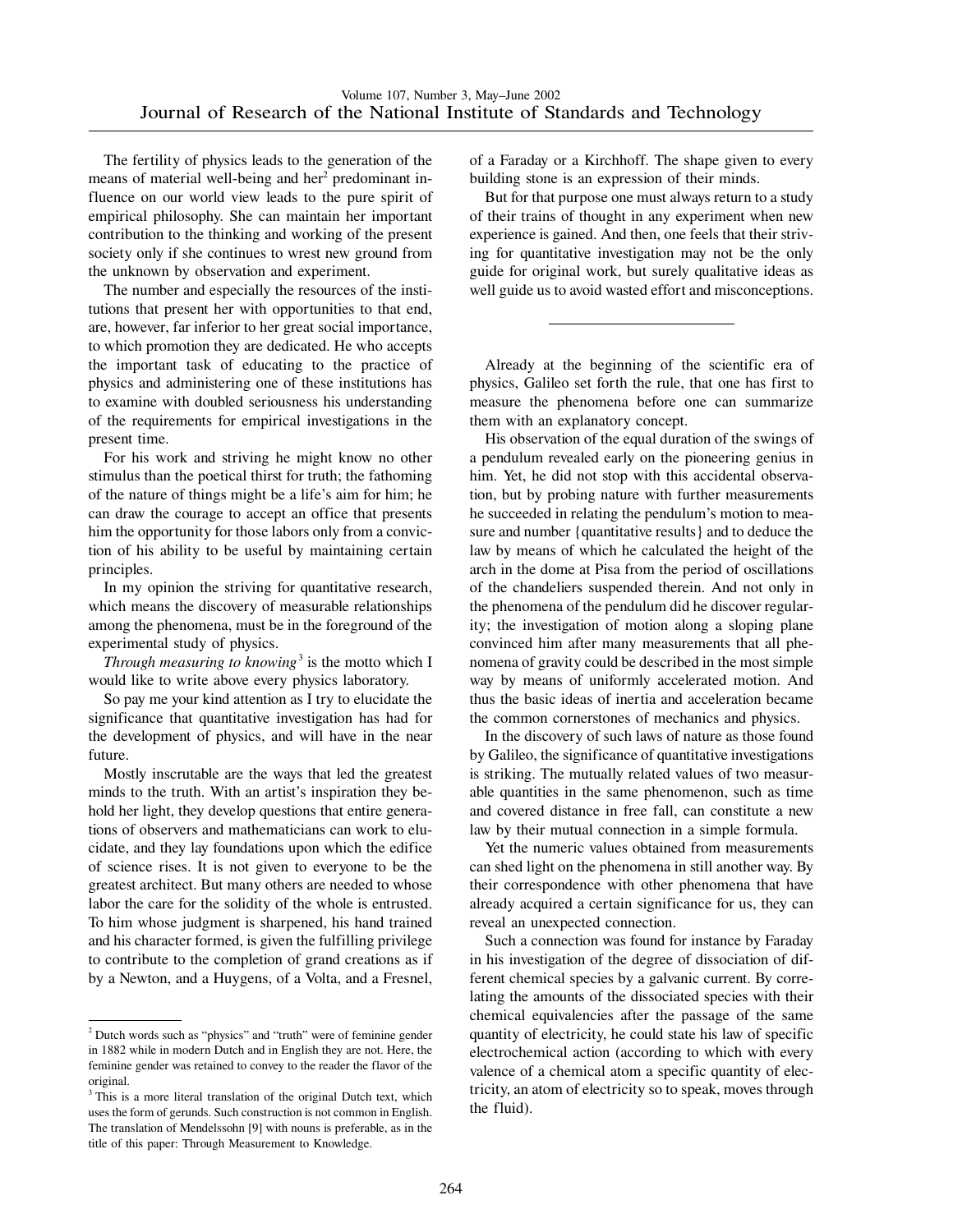Permit me to give you another example of a third way in which quantitative investigation can contribute to knowledge of the phenomena of nature. When it indicates a steadfast relation between one measurable quantity that disappears and another that appears simultaneously, the supposition will be obvious that the one quantity is converted into the other.

This reasoning was applied in the deduction of the law of conservation of energy. Count Rumford undertook already a large-scale physical experiment in order to demonstrate the conversion of work into heat. The bore of a cannon barrel was enlarged with a mill and the barrel confined in a calorimeter. Although he himself apologizes for the glee he displayed when he saw the water becoming warmer, this apology was certainly not needed when one realizes that he also called attention to the quantity of work that was delivered by the steam engine to the bore and was converted into heat in the center of the gun. Thereby he could estimate the work needed to supply one calorie of heat to be one thousand foot-pounds.

Still, it was proven only by the series of experiments of Joule that a constant relation exists between heat and work in all their conversions. Extremely ingenious measurements of the generation of heat in the galvanic circuit, by combustion, by magneto-electric currents, by compression of gases, and by friction, enabled him to determine this conversion constant between heat and work. It is not surprising that, on the basis of these experiments, he not only enunciated the law of conservation of energy, but also, on the basis of work by Helmholtz, introduced it as a principal law of physics.

The effort of Joule to establish the mechanical equivalent of heat by more and more refined methods is certainly the best evidence of the significance which this man of genius attributed to quantitative investigation. Through his work he earned himself a monument, surely deserving to be honored by the term, Joule's equivalent.

It must be partly attributed to the absence of such experimental support that the initial earlier contemplations about this law of nature by the profound thinker Mayer were not acknowledged for some time.

But it doubly teaches how gratifying the task of those is, who, renouncing premature contemplations about a new perspective that can be opened by a hypothesis, through perseverance and devotion compare the truth of the hypothesis with experience, and thereby build ever firmer pillars to support the edifice of science.

Being mindful of *omnia in mensura, in numero et pondere* {everything in measure, number and weight (Lat.)}, the ultimate object of our labor must always be to bring the phenomena into measurable form. This ultimate goal has to govern the entire course of experimental investigation.

In the examples that we considered so far, it was possible to proceed to measurement almost immediately. But often, at first view, it appears as if measurement is out of the question. However, reasoning about a phenomenon should not be abandoned before it is purified, simplified and combined with others in such a way that the interplay of cause and effect becomes apparent in terms of measurable quantities. He who adopts this guiding principle will always direct his attention to the factors that one can change into measurable ones, and he will thereby be led to the right choice of the form of the experiment, a choice which constitutes usually the greatest part of the intellectual effort of an investigation.

This is clearly demonstrated in the history of galvanism.

While Galvani's name is of only historical interest in physics now, Volta discovered the law of electroscopic differences and unlocked the rich source of Voltaic electricity. Certainly this has to be attributed to the fact that he focused his attention on the measurable change of the voltage difference when different metals are in contact.

We find a similar example in the investigation with which Coulomb paved the way for explanations in the area of electric and magnetic phenomena. He succeeded in finding the measurable element in the oftentimes extremely weak forces that occur in this field. Through accurate investigation of them, he arrived at the knowledge of the fundamental laws of electricity and magnetism. In order to measure these actions he developed the torsion-balance, which has since been applied in every discipline to measure weak forces.

Our present insight in electrical phenomena could, however, be acquired only when the theory of forces inversely proportional to the square of the distance was elaborated by Gauss, Poisson and Green into one of the most beautiful fruits of modern mathematics.

In the course of the mathematical investigation, attention was thus directed to a new measurable quantity, which has become the most widely used in the theory of electrical phenomena.

I mean the electric potential, which for this theory has a significance similar to that of temperature for the theory of heat. Just as a body can be heated to this or that temperature, it can also be charged to a higher or lower potential; and when two points of different poten-

Only to the extent that we have confirmed our insights by measurement can they become certainty.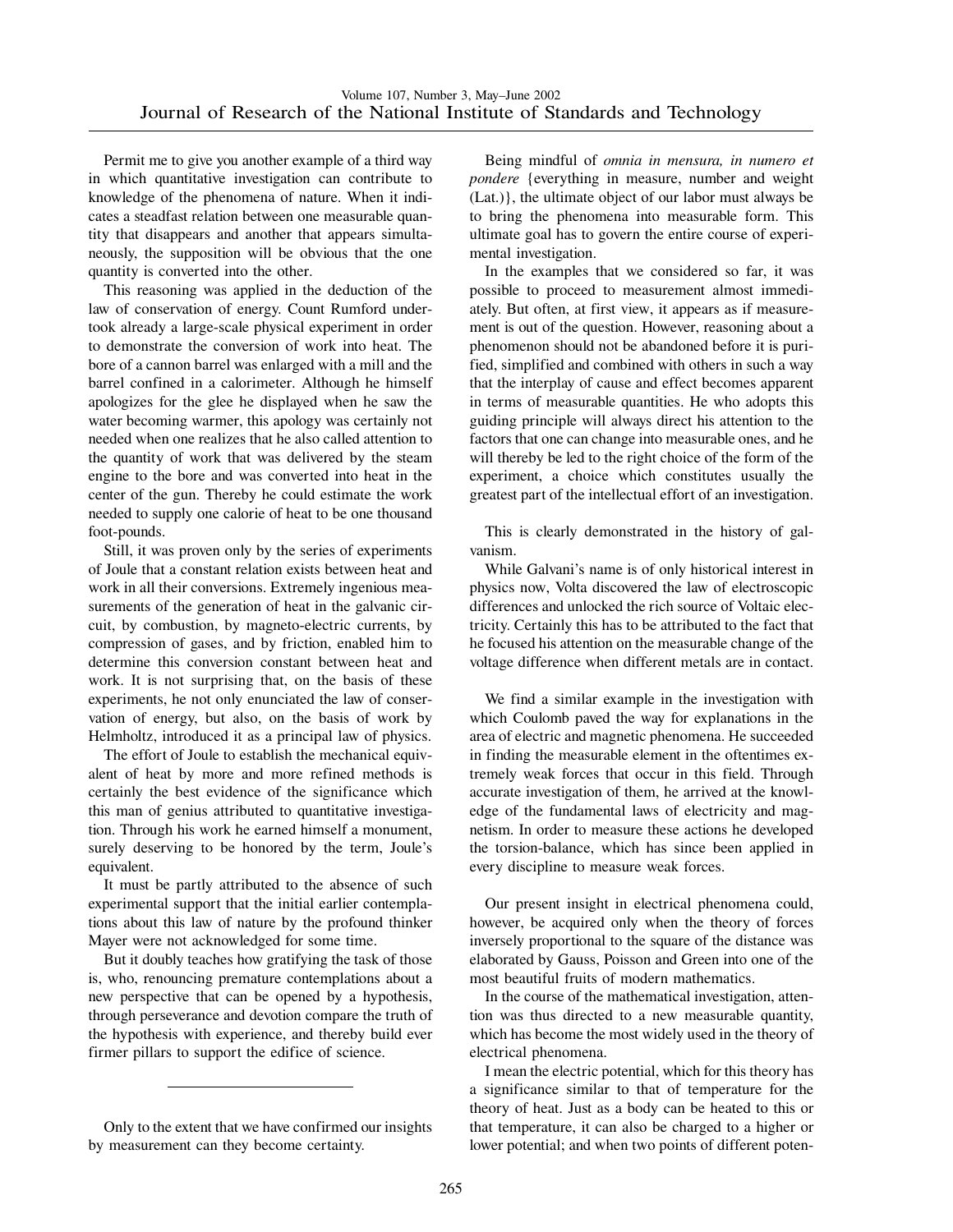tial are connected by a conductor, electricity will flow to that side where the potential is lower, just as heat moves to the place of lowest temperature.

After Thomson dedicated his genius to the improvement of electrostatic measuring instruments, we obtained absolute electrometer apparatuses, from which the potential can be read nearly as sharply and easily as the temperature on a thermometer. The unparalleled suitability, accuracy and sensitivity of these instruments has made the electric potential a tangible quantity. And in order to realize how important the introduction of the potential has been in electric measurements, one needs only to remember how most minds in this area had only a nebulous understanding of electromotive force, voltage and electroscopic difference, and how finally by Thomson's potentiometers the most delicate investigations became possible. One needs to recall only Boltzmann's determination of the dielectric permittivity of gases, which Faraday could not discover even with his outstanding perseverance.

Already here we see how theory and experiment mutually fertilize each other, how they support and develop each other. Their cooperation is so profound that it would be futile to ask which of them deserves priority. Sometimes theory took the lead and required experiment only to determine the dimensions that had to be attributed to her ideas. I mention here only the determination of the wavelength of light. At other times, theory relies on the picture that emerges from quantitative investigation.

A remarkable example of such quantitative investigation is that through which Faraday learned to describe the electric and magnetic phenomena in a completely new way instead of by immediate action at a distance.

By an unusual application of the null-method he showed that all electrically charged particles are attracted to charges of the opposite sign, an interaction which can always be represented, as it were, by invisible induction lines. Therefore, the induction might be considered as the fundamental form of electric phenomena. By accurate measurements with the torsion-balance, he managed to follow the induction lines in their curved course through space and could show that the amount of induction depends on the medium with which that space is filled.

Thus he came to the conviction that the medium takes the most important role in the induction, and that the forces that electrically charged bodies exert on each other do not have to be ascribed immediately to an action in distance. Rather, they can be explained by tensions and compressions that are transmitted along these induction lines from particle to particle, and by which the bodies are connected as if with invisible elastic springs. Likewise, Faraday sought the explanation of magnetic actions in the propagation of tensions and compressions along the magnetic force-lines, the path of which can be visualized so elegantly by means of iron filings.

How beautiful and profound that representation is becomes especially apparent when one combines it with the result of his investigation about the laws of induction currents. From the simplest form of experiments on induction by the motion of a conducting wire through a magnetic field, he was able to derive immediately the right direction for the quantitative investigation, and the clear picture of the magnetic force-lines revealed soon the law that induction phenomena are determined completely by the intersection of the force lines with the conductor.

For a moment it seemed as if the insights of Faraday would share the fate that once happened to Huygens' major discovery, that of being suppressed by the authority of prevailing opinion. But when the profound significance of the picture that emerged for Faraday was placed in bright light by Maxwell's investigation, these ideas, derived from one of the most elegant forms of quantitative investigation, could be combined into a great theory.

Up to now, Esteemed Audience, I have called your attention to the immediate results of quantitative research. Now, I wish to elucidate how this bears fruit for science in yet another way. In addition to these immediate results, almost every investigation contributes to the study of how one can take best advantage of the relation between different quantities, in order to measure the one by means of the other.

That study has a large influence on the development history of those measurement tools that are our most important resources for further investigations. When science in its progress replaces unsystematic observations with our senses in favor of more and more involved studies with numerical results, with which the readings of the measurement tools can be combined, then these tools become of ever growing significance.

Because of the relation that Seebeck discovered between the heating of a soldered junction of two metals and the generated current, Nobili, for example, could make use of an extremely sensitive aid for the measurement of electric current in order to determine small temperature changes of the junction. In the thermomultiplicator he obtained thereby the instrument that enabled Melloni to open a completely new field for scientific investigation.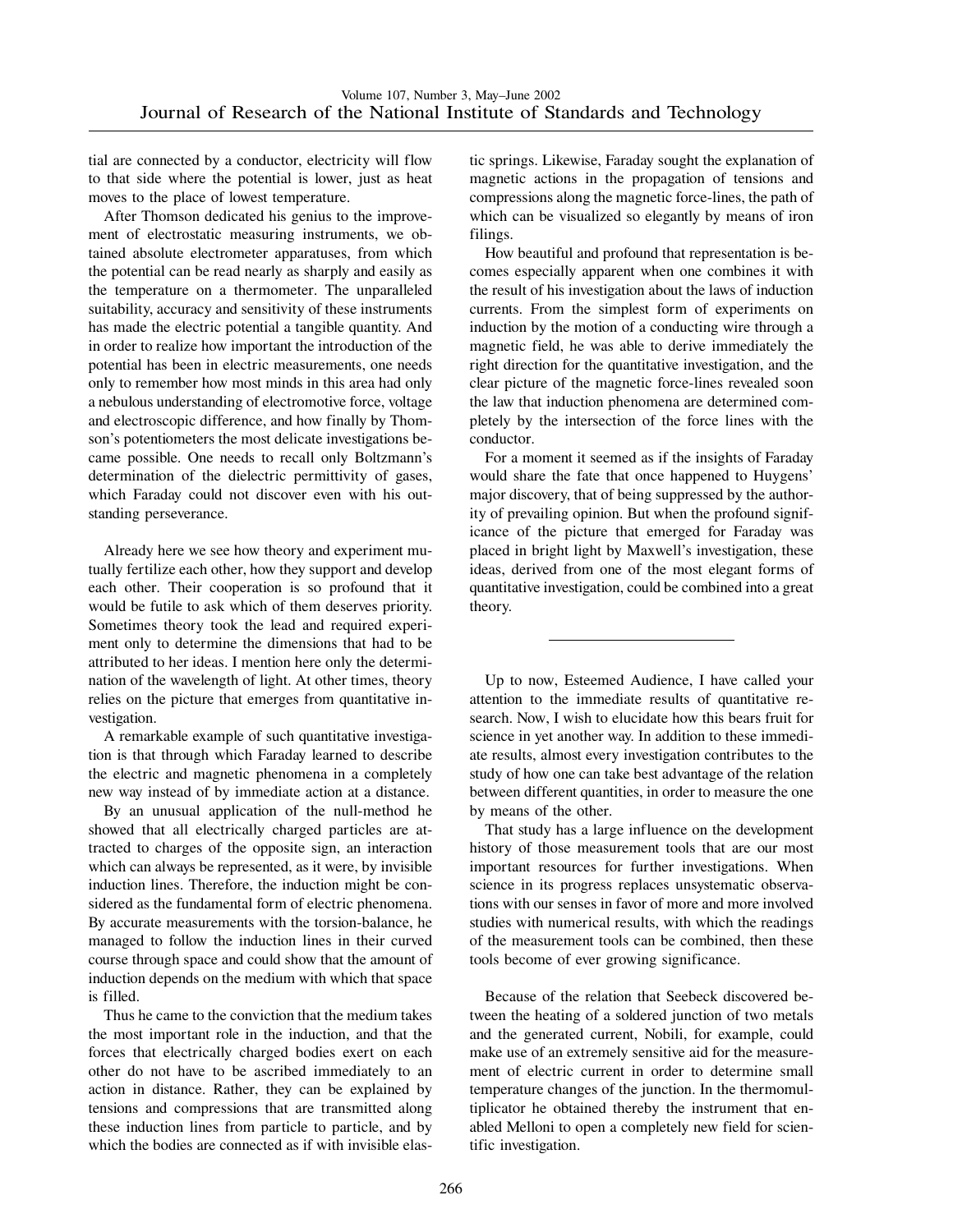As soon as Melloni saw this thermomultiplicator, he realized that it was the long-sought means to confirm experimentally his conviction that the sun sends us heat in invisible rays.

"*C'e´tait un trait de lumie`re pour moi*," he exclaimed {This was a flash of light for me. (Fr.)}. Henceforth, he carried this instrument with him in all his ventures, and it helped him in his struggle against hardship and ignorance, until he received the well-deserved Rumford medal from the hand of Faraday.

With the thermomultiplicator Melloni succeeded in demonstrating that the invisible rays follow the rules of the visible ones completely and differ from these only in wavelength. But the most remarkable result of the measurements with this instrument was that, by the difference in absorbance of the dark heat, the bodies must reveal in these rays a variety completely analogous to the variety that gives the visible world its blaze of colors. In the invisible world that the indication of the galvanometer reveals to us, ebonite is a translucent, and water an opaque material.

In this way, the discovery of a phenomenon that may lead us to call it the poetry of numbers, and that Melloni boldly labeled "heat coloring", finds its origin in the development of a measuring instrument.

To name a second example, Gauss not only enriched science with a new branch, but also exerted great influence on its development by the invention of measuring tools.

Since Gauss laid the basis for the knowledge of the magnetism of the earth, the globe has been covered with stations where one follows the surprising correspondence in the capricious movements of the magnetic needle, and where, in connection with the international North-pole expedition, an important step is now taken toward explanation of magnetic storms by simultaneous observations.

These are the observations that will be performed in the far North, under the flag of the Netherlands, as a proof that in our nation the old spirit revives, that our country still supports the quest for international leadership, that there are still men for whom no sacrifice is too heavy if it is for the scientific fame of the nation, men whose fate we all follow with pounding hearts.

But beyond the significance of the knowledge of the magnetism of the earth, I call your attention to the tools invented by Gauss, because of the influence which they exerted on the development of physics in a narrower sense.

Ever since Gauss attached a small mirror to a floating magnet in order to substitute the immediate determination of the rotation by that of the shift of an image on a scale located at a considerable distance, most physicists

spent their life in part behind scale and lenses. This is because the accuracy of this projection method has surpassed all expectations, and made it indispensable if the action of extremely weak forces is to be watched from some distance.

Second, to the method of measuring forces that was applied by Coulomb in the torsion-balance, Gauss added a new one by suspending a body with two wires, and succeeded in deriving from the (invariable) gravity a momentum that causes rotations in the horizontal plane.

Wilhelm Weber's unparalleled body of electrodynamic measurements had its origin in this two-wire suspension instrument. A bifilarly suspended wire coil was used in his electrodynamometer to measure the forces that conductors of electric currents mutually exert. Thereby, he obtained the tool that is suited to study periodic and transient phenomena by means of electric currents; the tool that, after years of perseverance, enabled him to establish irrevocably the laws of the ponderomotive and induction actions, to summarize all phenomena of flowing and static electricity in a single formula, and to introduce the absolute unit system in the field of electric phenomena.

Thus we come to consider a different direction, in which quantitative investigation bears rich fruits, apart from its immediate results. Its influence on the right choice of a unit system and the establishment of measuring units is as important as its influence on the development of measuring instruments.

Similarly as with the metric system, the absolute electromagnetic-unit system of Weber was the basis for a universal language, in which henceforth all discoveries in the discipline of electricity will be written down understandably forever. The introduction of this unit system was the topic that united some weeks ago at Paris the greatest scientists in the field of electricity into one of those congresses whose modest devotion to a work of peace contrasts so encouragingly with the more publicized diplomatic efforts.

Let us dwell for a moment on the system of absolute electric units in order to examine the activities of this congress.

All measuring units for the electric quantities are derived in this system from three fundamental units, those of length, mass and time, which currently are chosen to be the centimeter, the gram, and the second. Since the gram is found in a cubic centimeter of water and the second is known everywhere from the rotation of the earth, one has only to be in possession of a standard meter in order to be able to reconstruct the whole C.G.S. system of derived units always and everywhere. In this way, for instance, the unit of force is that which gives unit acceleration to the unit of mass in one second. If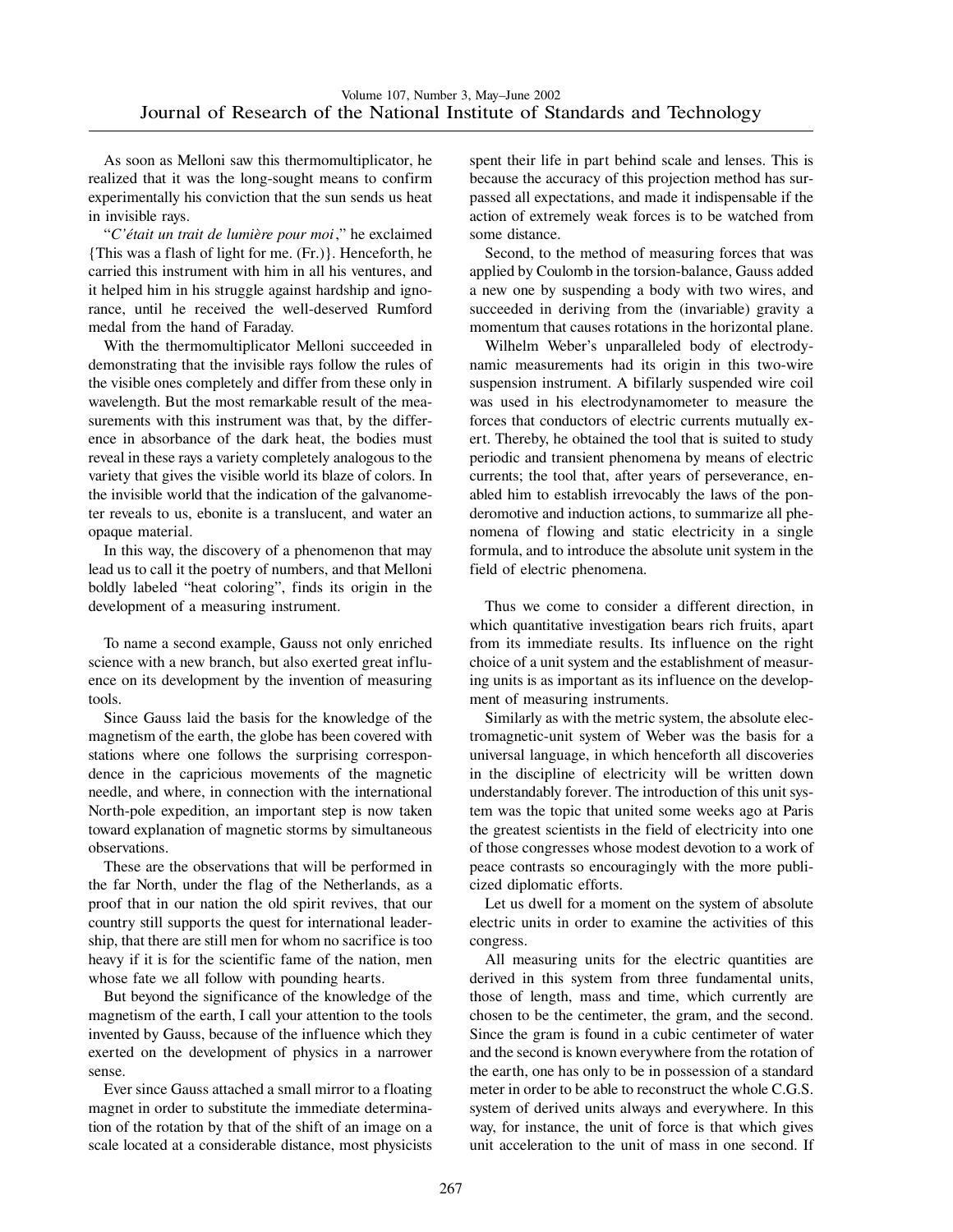one begins, in the area of electric phenomena, by considering the definition of magnetic poles as centers of forces which they exert upon each other, one can define by similar reasoning successively the electromagnetic units of the strength of the current, the galvanic resistance, and the capacitance—in short, one can measure all quantities in units that are connected to the fundamental units by strict reasoning.

The introduction of this unit system effectively ended the tremendous confusion that kept growing in the discipline of electricity in ever increasing measure, because in each investigation or instrument completely arbitrary or mutually independent units were used.

The first step in that direction was made by the British Association for the Advancement of Science with an eye on the international interests of the telegraph industry. In order to avoid at introduction {of the unit system} objections of the kind which would be raised if one had to measure in daily life lengths by means of the earth's quadrant or the volume of the globe in liters, the British Association chose decimal multiples of the units, which corresponded best to those dimensions that were commensurate with daily practice. In naming these practical multiples the association paid a well-deserved tribute to those scientists who had contributed most to the development of the theory of electricity. The practical unit of resistance was called an ohm, that of the electric capacitance a farad. These units are suitable for material representation {in the form of standard reference materials}. The manufacturing of standard copies of the ohm and the farad was the purpose for which the British Association set out to work. The activities to realize the ohm have been particularly influential. Here one could rely upon the work of hundreds of observers: the determination of the resistance ratios had been improved to astronomical accuracies; the peculiarities of the resistance of bodies had been checked under many different conditions; the factors that influenced it had been investigated; the manufacturing of resistance standards had reached a high perfection; and Weber had performed absolute determinations of resistance with equally ingenious and accurate methods. New investigations and measurements of the British Association completed the work. When the standard wires, carefully coiled and molded into paraffin, were ready, the introduction of the absolute unit system with the ohm and the farad appeared to be guaranteed by this truly scientific endeavor, just as happened earlier with the meter and the kilogram in the case of the metric system.

At this point, considering the similarity in the development of both systems, let me recall the time when the guidance of our countryman van Swinden was requested by the National Convention at Paris for the work, which, by grand conception and energetic implementation, established triumphantly the metric system.

Having returned to our country with the fame of this achievement, the reporter of the meter commission certainly did not expect that more accurate measurements would show soon that the meter should not be considered to be a representation of the ten millionth part of the earth's quadrant.

With the unit of the British Association things have gone as with the meter; the standard has appeared to be a pretty incorrect representation of the desired quantity. But also in another respect it shared the fate of the meter.

With respect to the latter, subsequent investigations demonstrated clearly that shape and material of the original standard were insufficient. A new congress, again meeting on invitation of the French Government, had to be appointed to give the international standard meters a definite shape. The Netherlands also contributed honorably to the results of this congress of 1872. Metrology has become a separate branch of science that represents a dry series of numbers to the outsider; but for him who appreciates the ingenious simplicity and the thoroughness of the final result, it is an inspiring and living matter. The ohm of the British Association appears now also not to supply that sufficient guarantee of invariability that is offered by the mercury-column of Simens {*sic*}. The British Association's standard must therefore be considered as incorrect and unreliable.

With this state of affairs the French Government took again the initiative for improvement and convened a congress last year, to whose deliberations all international electric interests were entrusted but primarily the design of a general unit system. The realization which Weber's system had found in the beautiful creation of the British Association was purified from its intrinsic defects and accepted as a permanent unit system.

The accurate establishment of the new standard ohm and farad is the important international activity, which commenced with the recently convened congress at Paris. The history of the B.A.-standard shows that the primary goal must be to perform absolute determinations of resistance by all kinds of different methods. The scientists participating in this work will be acknowledged, now that the work will be shared by several laboratories, just as it happened with astronomical problems. Only when the executive committee has received results that agree on the level of one part in a thousand, and by that approach the new sister science of metrology has advanced to a level comparable to the former, shall standards be established.

I believe I express the wish of all who are interested in the honor of our country, when I finish this review of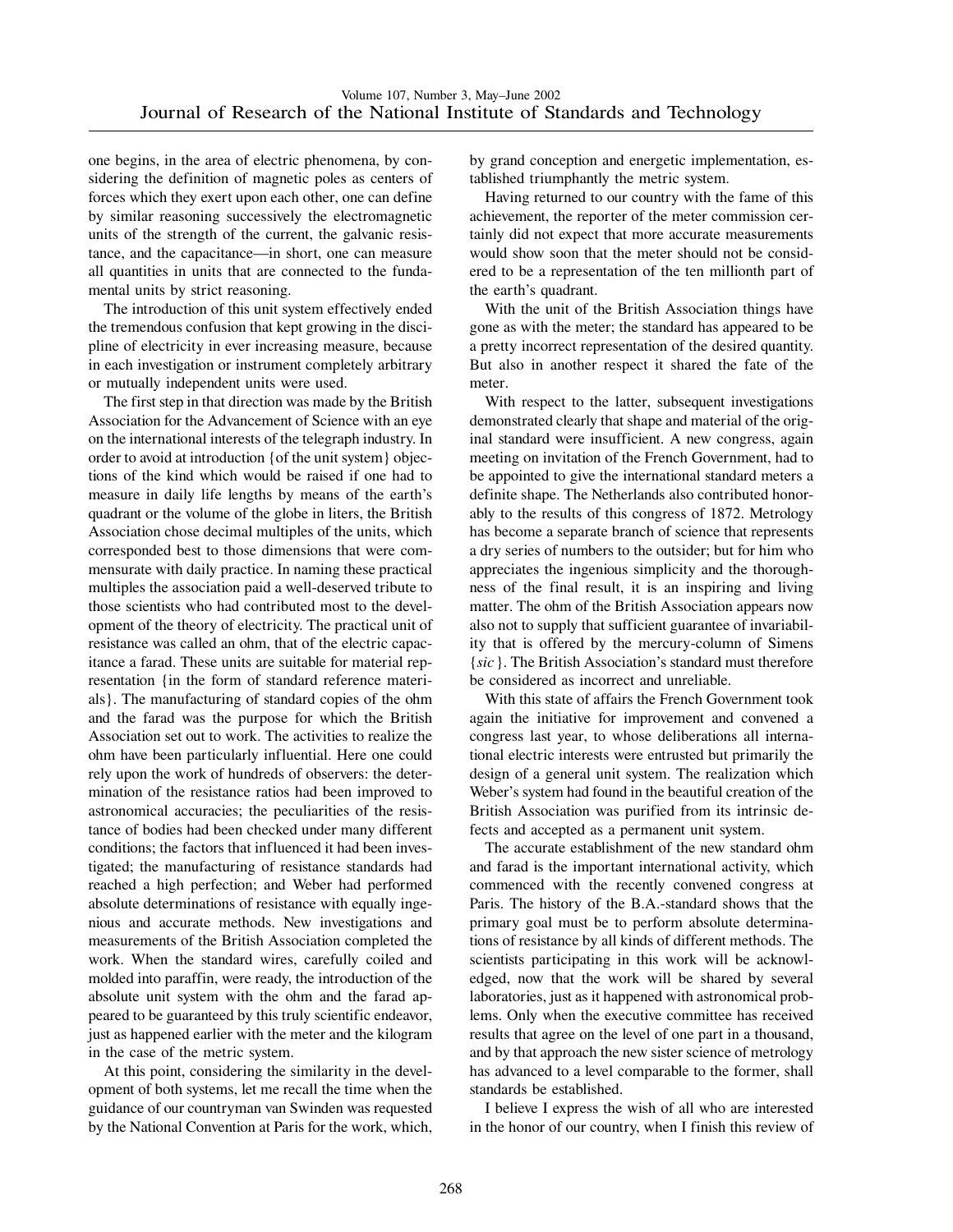the history of the introduction of the electric-unit system with the wish that the man who so magnificently represents the Netherlands in this area may be given the energy to participate in this outstanding international effort for a long time to come.

One has to go back to the old problems in order to appreciate fully the excellence of the absolute-unit system. This is because, in addition to certainty and unity of measurements, it provides above all clarity to the systematics of measured quantities. That clarity is rooted in the extremely simple mutual relationship that exists between the different electric and magnetic quantities and the mechanical working power, when expressed in the absolute-unit system. Thereby it elucidates clearly the induction phenomena; it predicts the melting of a wire by the discharge of a battery from the indication of the electrometer; it shows on the galvanometer the amount of horse-power that is consumed by an electric light; and it allows one to read the lift capacity of an electromagnet from the multiplicator; thereby, in short, it gives a quantitative view of the phenomena, the significance of which becomes so crystal clear for every experimenter.

Electrical measurements have contributed not only to the formation of our clear insight into electrical phenomena, which was formerly so naive. With their help the relation between light and electricity can also be unveiled.

Maxwell succeeded in calculating from the measurements of Weber and Kohlrausch the velocity with which electromagnetic oscillations in vacuum would propagate, if one assumes the existence of that weightless medium which Faraday came to consider as the carrier of the electromagnetic actions.

And see, it appeared that this velocity corresponded to that of the propagation of light, which one had already gotten to know as oscillations of a ubiquitous weightless medium. This correspondence became therefore the cornerstone of Maxwell's theory, which sees in light nothing else than electromagnetic oscillations, a theory that has found strong support at Leiden University. And certainly in this new view of the unity of the natural phenomena it is proven most magnificently that the determination of every measurable ratio in nature adds a treasure to science.

Having outlined to you, Esteemed Audience, the role which quantitative investigation has played in establishing the general laws of nature and in providing insight into the unity of natural phenomena, I would like now to look into the near future and to ask the question whether it will retain this significance to the same degree. For this purpose I call to your attention the only new direction in the investigations of physics that stands out presently. It is the direction whose development was initiated by the discovery of the law of conservation of energy. Because of the unity of the forces of nature this law describes these as manifestations of a system of kinetic phenomena only. Now that the general laws that govern this system have become more and more known, the investigation of the structure and the combination of the parts has become prominent. One wants to gain insight into the mechanism of nature. Therefore the aim of physics is directed upon the fathoming of the nature of molecules. I would like to point out the great significance of quantitative investigation precisely in this area, for which the great problem of present-day physics is the explanation of physical properties from the structure, combination and motion of molecules.

Numerous are the difficulties associated with the solution of this problem, because the molecule itself is not accessible to us. Given the complexity of the laws that govern the connection between physical properties and the nature and motion of molecules, we may count it already an important step when we succeed in deriving approximate laws.

Their discovery is facilitated by measurements that establish the numerical values characterizing the physical properties of materials, such as density, expansion coefficient, viscosity coefficient, refractive index, conductivity etc. in different states.

Besides establishing these approximate laws the particular task of molecular physics consists in testing them with ever more accurate data.

Thus this research attains a certain correspondence with that of the course of celestial bodies.

In order to determine those, Keppler {*sic*} obtained the first approximation rule for the elliptic orbits of the planets around the sun. Newton found the basis of this rule in the general attractive force from which the course of celestial bodies could be predicted with much greater accuracy by taking into account their mutual interactions. By determining the deviations in the orbit of Uranus from those predicted by theory, Leverrier further proposed the existence of the new planet Neptunus. And if, as some have suggested, after the gravitation of Newton still another explanation principle has to be introduced, it will have to be derived from the perturbations of the most accurate measurements.

Similarly in the area of molecular physics the study of deviations from successive approximate laws is a source of new discoveries. Allow me to illustrate at this point the particular course of this research with an example.

As a first approximate law, that of Boyle-Gay-Lussac {*sic*} may be considered, according to which the product of volume and pressure of a gas is proportional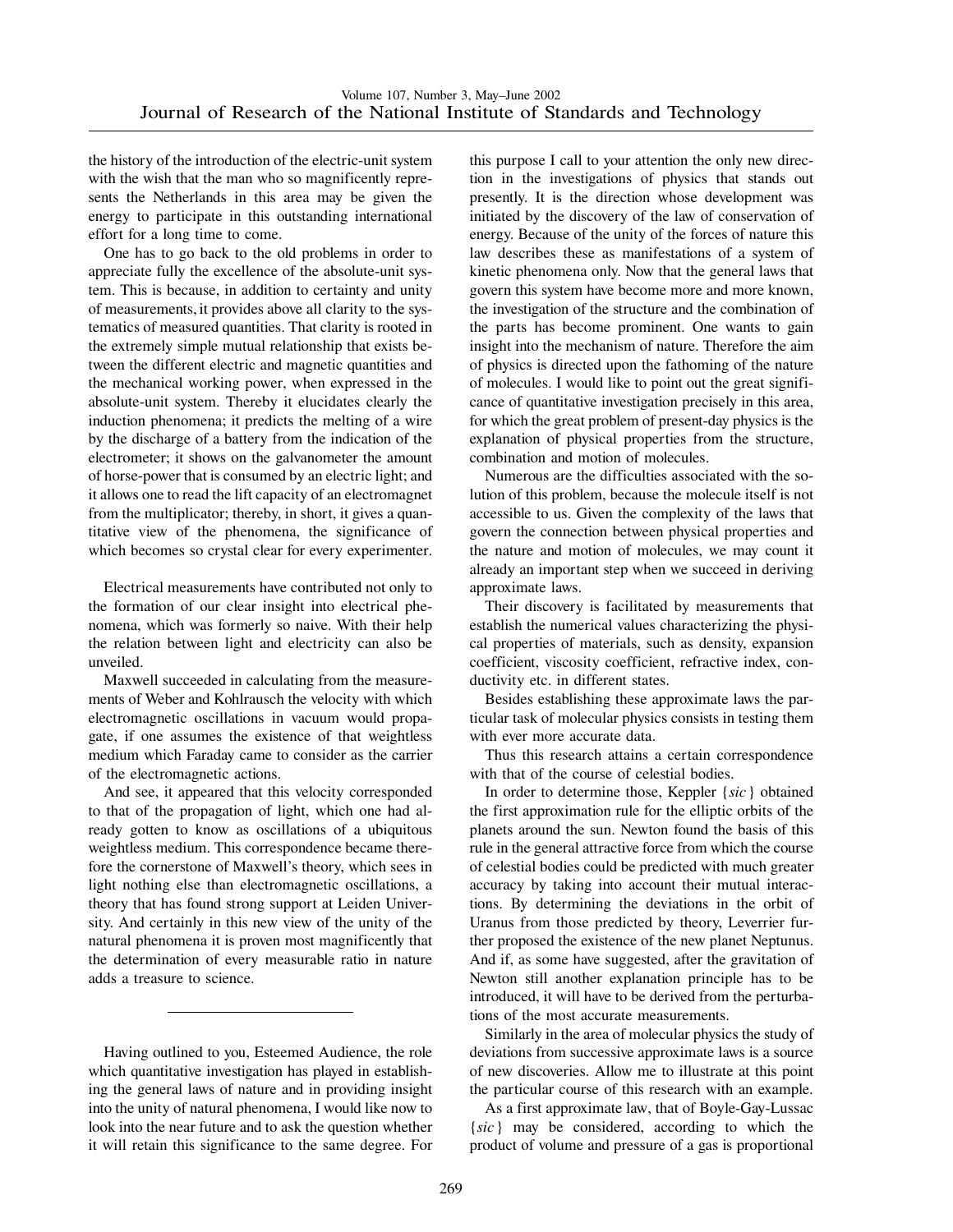to the absolute temperature. The theoretical basis of this law has been found in the consideration that the molecules of gases have no dimension and, without attracting each other, move back and forth between the walls of the space in which they are enclosed.

That this was only an approximate law, was already obvious for those gases which one could condense into a small liquid volume under a rather low pressure. The subsequent investigation of the validity of this law may be considered one of the most beautiful examples of the fertility of testing of approximate laws.

Gradually one learned to condense more gases by lowering the temperature and by raising the pressure, but a group of permanent gases still seemed to remain, to which the law of Boyle-Gay-Lussac apparently applies. Only through the investigations of Regnault (whose efficient construction and careful observance of all disturbances in each field of measurements has exerted a beneficial influence) has it been demonstrated conclusively that several of these gases correspond in their deviations from the mentioned law to {the behavior of} condensable carbonic acid {carbon dioxide}.

But the character of laws of nature becomes apparent only when one varies the measurable quantities through the entire range of possible values. The most fortunate step in the further investigation of these deviations was that of Andrews. He subjected the carbonic acid inside capillary glass tubes at different temperatures to very high pressures. Thereby, a material like carbonic acid appeared to deviate so much from the rule of Boyle-Gay-Lussac, that a continuous transition between the gaseous and the liquid state could even be demonstrated, and Andrews found in the critical temperature the limit below which a gas has to be cooled in order to be condensed into liquid. The significance of the critical temperature was further demonstrated magnificently when the permanent gases yielded to the genius of Cailletet and Pictet, who succeeded in observing oxygen and hydrogen as a mist or jet of liquid at extremely low temperatures.

From the measurements of Andrews the graphical representation of the law connecting pressure, volume and temperature was derived from nature. In a similarly accurate and complete way natural phenomena have to be described before they can be fathomed. By his ingenious investigations, it was given to our countryman Van der Waals to shed the full light of theory on the deviations from Boyle's law and on the continuity of the gaseous and the liquid state, and to explain this from the motion of molecules. (In that context he had to pay attention to the volume of the molecules themselves and to the attraction that they mutually exert, which could be accounted for as molecular pressure). By his theoretical result (that the product of the free volume and the total pressure, which keeps the collisions in equilibrium, must be proportional to the absolute temperature) he stimulated numerous measurements in this field. He could even predict the critical temperature of a gas from its deviations from the rule of Boyle-Gay-Lussac.

The explanation of the critical state was only the first step taken by van der Waals to develop a molecular theory of liquids. Soon he discovered that the critical state provides the means to express the properties of liquids in corresponding states, which are of highest importance for intercomparisons. One transfers different liquids into these corresponding states, when, at temperatures that have the same proportion to the critical temperatures, one subjects them to pressures that are in the same proportion to the critical pressures. In these corresponding states, the volumes that are occupied by the same number of molecules, are then for every liquid the same part of the critical volume. Using the wealth of measurements which Regnault, Kopp, and others had collected about the physical constants of liquids, this new approximation rule appeared to be of broad validity. By adding a surprising new perspective, this concept enlivens their numerous investigations (about expansion coefficients, compressibility coefficients, vapor pressures, and latent heat).

The discovery of these corresponding states raises in turn the question of the basis of their remarkable significance.

It seems to me, that the analogous behavior of liquids in these states finds its explanation in the correspondence of the collective motion of the molecules, which one names the similarity of motions. [Considering liquids as systems of hard, elastic, similar molecules, which influence each other with forces inversely proportional to a power of the distance, then the motions of these molecule systems in corresponding states may be viewed as similar motions. To exemplify this similarity we may point to the correspondence of tools machined from the same design drawing but on different scales and from different materials. To complete the picture we have then to suppose that the one tool runs faster, the other slower, all according to dimensions and material. Such differences and correspondences as exist between different tools appear to exist between the molecular systems we call liquids, when they are put in corresponding states. Suppose that we derive from each molecular system the measures of mass, length and time with which the states of this system can be described in the simplest way. Nature provides such units for instance in the mass of the molecule, in the length of the radius of the (spherical) molecule, and in the time during which two molecules at unit distance would give each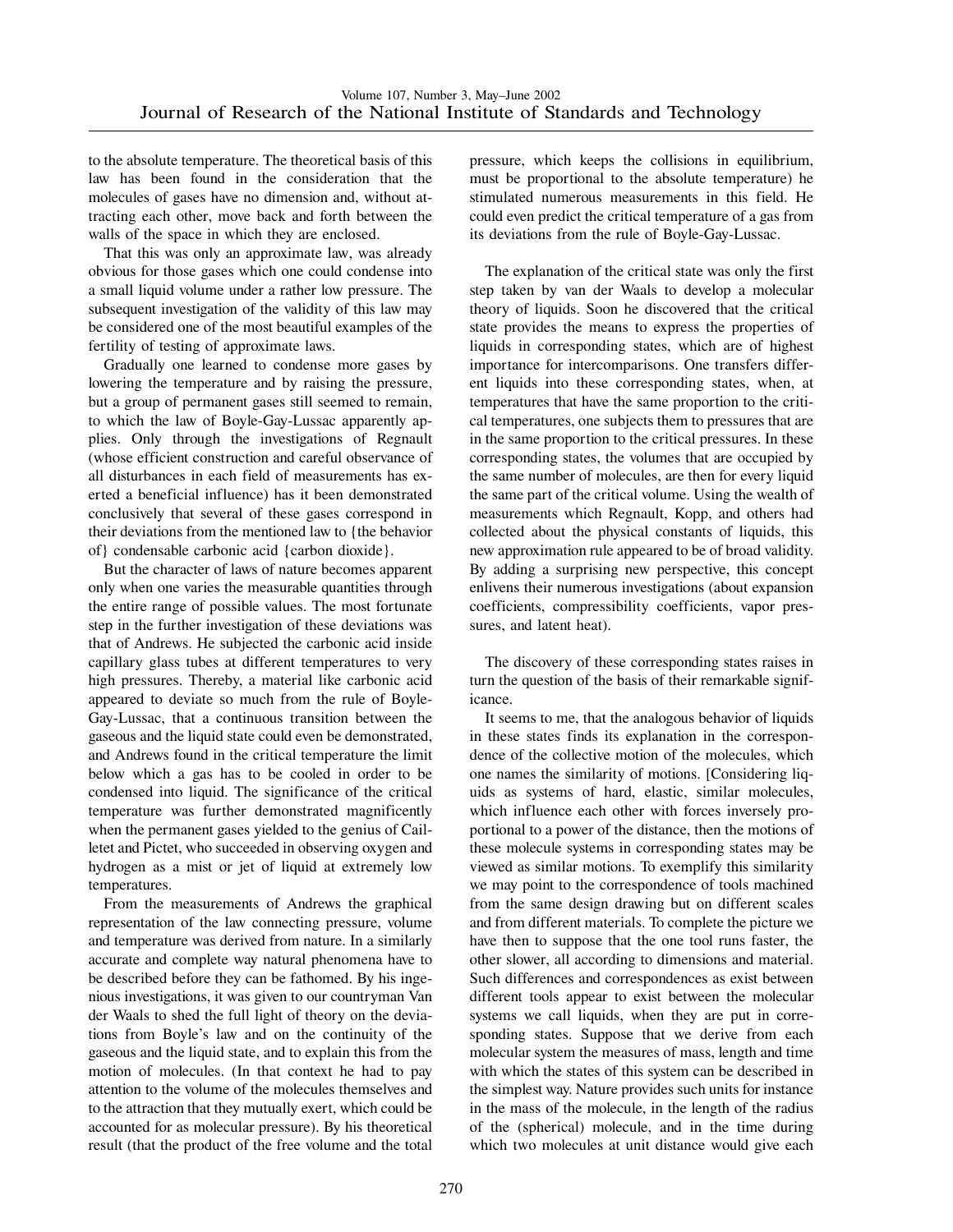other unit acceleration. Upon these units, which are independent of our arbitrariness, we can build a system of derived measuring-units (of pressure, living force {energy}, temperature etc.) in a similar manner as with the absolute electromagnetic measuring system. We might give it the name of molecular absolute measuring system. Corresponding motion-states of those molecular systems that we call liquids are now those that are expressed by the same numbers when each is described in its own system of units.] Consequently one can derive from the behavior of a single liquid that of every other by means of some proportionality factors.

Just as with every other approximate law, so also the rule of van der Waals provided a new stimulus for measuring investigations. I even dare to claim that his discovery of the corresponding states causes a complete reversal in the field of the determination of the physical constants. Instead of the arbitrary scale of temperature and pressure, his discovery points to the natural scale according to which the physical properties of liquids can be stated comparably. Specific heat; the coefficients of friction, of heat conductivity, and of capillarity; dielectric polarization; molecular refractivity; and dispersion have to be studied according to this scale of corresponding states. Only then may one expect to find approximate laws of more general validity than those which were deduced up to now, approximate laws with the characteristic that every deviation from them gives information for the inquiry into the nature of the molecules. This is because in those deviations the characteristic nature of structure and interactions of molecules will display itself precisely.

As in every part of molecular physics, theory and measurement must join hands here in any further investigations. From approximated conjectures about molecules, theory can provide valuable guidance for experiments. In turn, measurement decides about their correctness; it makes sure that research is not lulled into a false sense of certainty by the enticing agreement of rounded data with an elaborate theory. Rather, in the deviations it provides the natural building materials for new hypotheses about the properties of the molecules.

The extension of the limits of investigation (concerning temperature and pressure), and the increase of accuracy have to keep pace with the continuing reduction of the deviations to ever more refined approximate laws. Thereby the pumps of Cailletet and Pictet become on the one hand indispensable laboratory instruments; on the other hand a physical laboratory must be organized in part like an astronomical observatory. It must be provided with instruments whose characteristics are wholly known and recorded in registers, and of rooms suited to use these instruments with success.

Having talked about the new direction of physics, a few comments about the new connection of physics and chemistry are in order. More and more they merge into one great science, the mechanics of atoms. My goal, to promote the convergence of these two fields through the work of this physical laboratory, is explained best by considering for a moment their numerous mutual interests in measurement investigation. The relation between vapor density and molecular weight, the significance of the valence in electrolysis, and the influence of physical considerations on the choice of comparable atomic weights, whose arrangement in Lothar Meyer's table conveys to us one of the most important laws of nature, are some topics of mutual interest. The boundaries between physical and chemical effects may be considered simply superficial. Both the dynamic approach to chemistry, which sees everywhere various reactions competing with each other in chemical processes (until their equilibrium has been reached according to the second law of mechanical heat theory), as well as the static approach, which tries to reveal the molecular structures in the most detailed manner by means of the periodic table of elements, require measurement investigations for their development. The dynamic approach has to study dissociation, both by deviations from Avogadro's law as well as by the deviations of the properties of liquids in corresponding states. It has to follow the paths of reactions (applying electricity, according to Faraday a rich source of insight) by absolute measurements of the electromotive force, with which Bosscha initiated the mechanical theory of electrolysis (as well as that of the velocity of electrolytic motion). From Berthelot's and Thomsen's {*sic*} numerous measurements (about the difference in energy at the beginning and the end of chemical conversions, combined with the most ingenious choice of the reactions) the dynamic method sheds light on the big problem, whether or not chemical reactions will take place or will be reversible, and it gives us a foretaste of its development, when it will be freed from the ties by which it is still bound due to the low state of development of molecular physics.

Concerning the static approach, it relies more and more on knowledge of physical properties to determine the characteristics of the structure of molecules. Determinations of the heat of formation of isomeric materials (Berthelot's kenomeries {systematic investigations of the structure-property relationship}), of boiling points and vapor pressures (represented by curved lines), of specific volumes and viscosity coefficients (Lothar Meyer), all have to serve to collect building blocks in this direction. The investigations of Landolt and Brühl have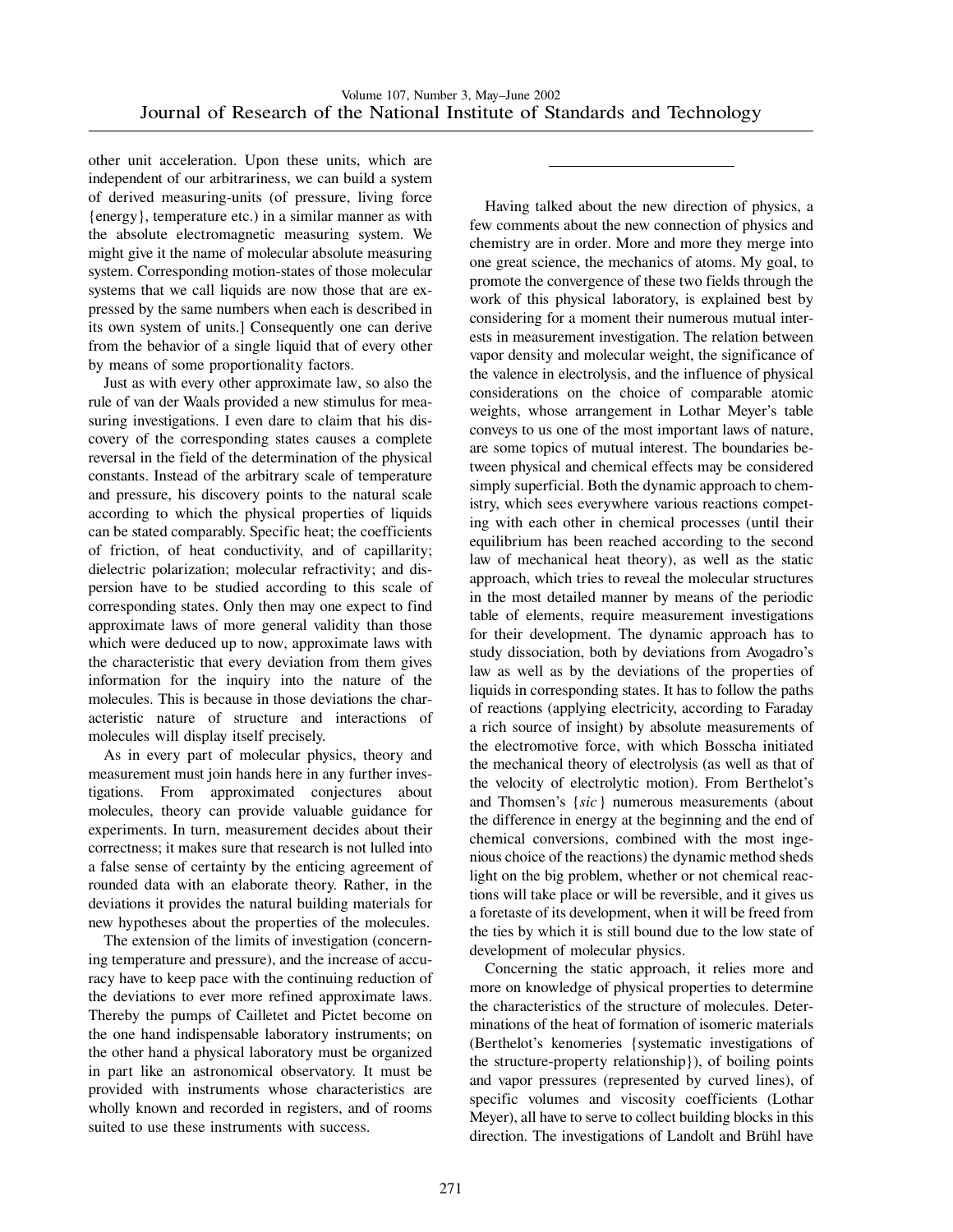introduced the spectrometer for the tracing of multiple bonds in chemistry, but it seems to me that the most characteristic differences in the structure of the molecules will be discovered by the investigation of the thermal properties (heat conductivity, viscosity coefficients, etc.) in corresponding states. However, just as the measurements of Picard and Flamsteed alone enabled Newton to deduce the rule of the general attraction force, so is it also necessary to compile tables of the physical properties of all sorts of materials in various states by measurement and theory, tables like those of the orbits of the celestial bodies, before the synthesis of indigo can be carried out in a physical experiment, the investigations of Regnault will be considered chemical measurements, and a second Newton will explain the world of molecules.

Undoubtedly, future scientific advances depend on quantitative investigation. Likewise, a place of honor in the laboratory belongs to replications of investigations that have been performed with classical accuracy because I consider these as the best school for the education of physicists in the true sense of the word.

Repetition of an investigation can stir interest only when it happens in a form that has been identified by the researcher as the most suitable. My feeling is, however, that the mere observation of a phenomenon according to certain protocols is somewhat unsatisfactory. But a quantitative investigation includes the check whereby one can satisfactorily see the fruits of one's own labor in the accuracy of the result.

Above all it requires a clear understanding of those quantities one wants to measure. The goal of reaching the ultimate accuracy with appropriate means teaches one to examine their suitability and forces the researcher to exercise care and perseverance. Results that give selfconfidence can be obtained only by self-criticism and method.

Through the completeness with which each observation has to be examined in quantitative investigations, the gift to observe new phenomena is developed in many an eye.

Investigations should excel by innovation as much as by solidity. And that solidity is cultivated when one studies the classics as is necessary to repeat their measurements successfully. Indeed, physics does have classics, the study of which is the ever fresh source of new insight and inspiration for scientific work.

They teach that one has to examine the phenomena up to a limit that corresponds to the general state of science. A multitude of essays in the present scientific literature give the impression that the author aims to connect his

name to as many phenomena as possible. In contrast, I wish to develop a scientific ethic, under the guidance of the classics, that demands complete and thorough research.

#### DEAR SIRS CURATORS!

I thank you most cordially for the confidence, which you have placed in me, now that you have appointed me to this highly important task, notwithstanding my youthful age, and found my preparations for that purpose to be fruitful.

In establishing two professorships for physics at this university, your broad view has already acknowledged the importance of a complete devotion to the rich treasures that are stored in the cabinet of physics. I promise to make the most of these treasures to the best of my knowledge.

It would certainly be desirable to have at least one "world-class" physics laboratory in the Netherlands. One individual citizen of Baltimore founded the magnificent John Hopkins-University {*sic*}. The Duke of Devonshire presented to Cambridge the splendidly equipped laboratory, which boasts the name of Cavendish. I consider it to be no idle hope that our country, with the revival of national spirit, will be able to point to men like a John Hopkins and a Duke of Devonshire. Then it will be possible to name one of the re-created laboratories of our universities after Huygens, as a long-indebted homage of the nation that counts this peer of Newton among her greatest sons. As long as the scientific spirit of our country has not risen to this level, I will need your support in the fullest measure to work fruitfully at Leiden University along the direction that I have tried to outline to you. I hope you will not deny me that support.

I would have appreciated very much to see my highly esteemed predecessor Rijke here in order to express to him what a difficult task it is for me to become his successor. I will have to give all my energy not to be inferior to him in the zeal with which he has always devoted himself to his carefully prepared courses, and in experimental skill, which he acquired in a lifetime of devotion to experimental physics.

It is only by law that he has to retire from that field of work where his activity still could have produced the finest fruits.

It may be considered a task for one of his numerous students to dedicate a word of gratitude for his contributions to scientific education; for me it is a pleasant duty to praise here the excellent care which has been paid by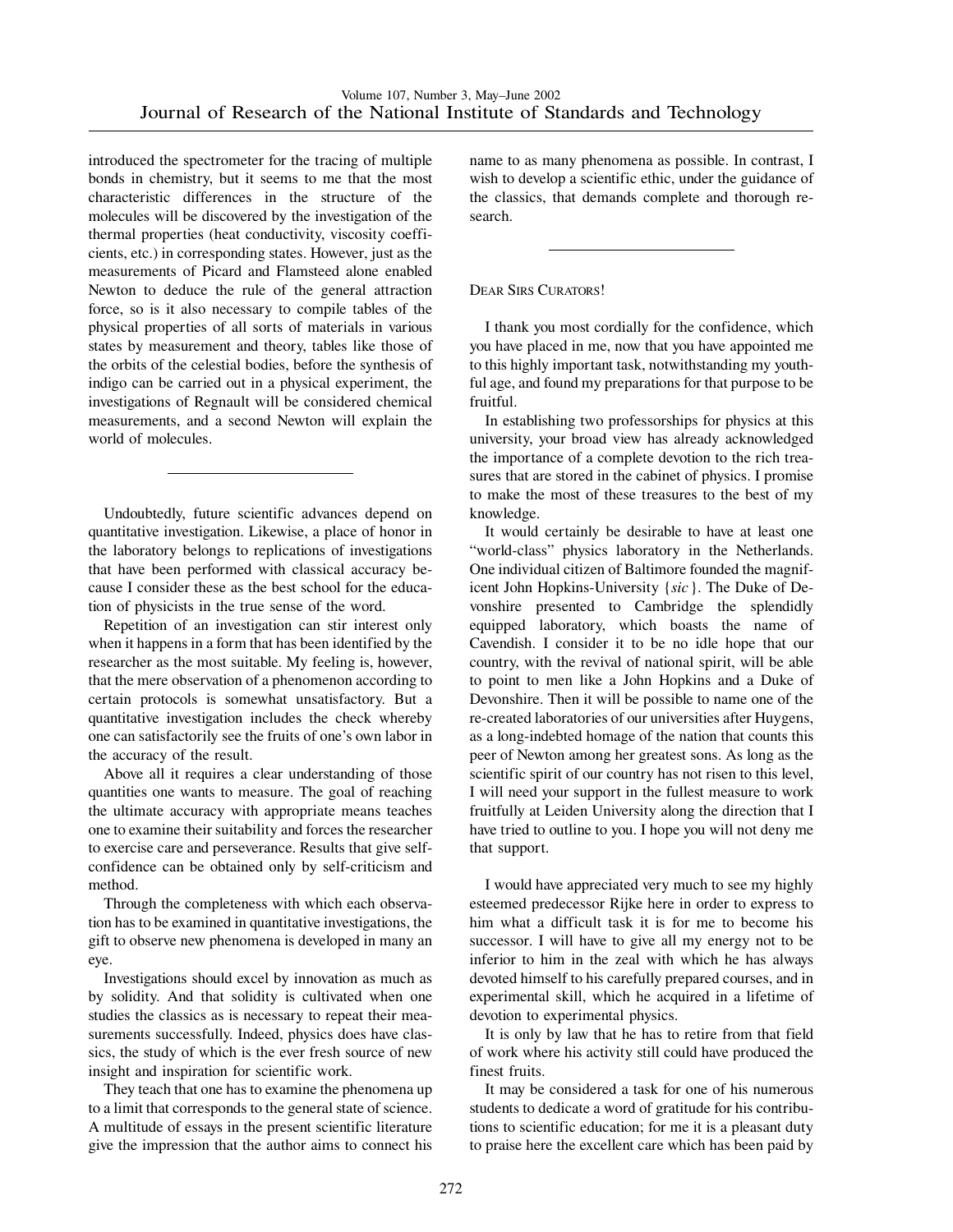him to the foundation of the cabinet {laboratory} of physics, and to express that he is for me a brilliant example to follow in judiciously expanding and carefully managing this valuable collection {of instruments}.

May it be given to him for many years to enrich science with contributions, which are not for me to praise when a Tyndall says that their merit matches the modesty of the discoverer.

#### DEAR SIRS PROFESSORS!

Entering the circle of men with so many achievements in science and education, I ask you with confidence to support me with your experience and your benevolence.

That it will be a pleasant task for me to cooperate particularly with you, highly esteemed colleagues of the Faculty of Mathematics and Physics, I have sensed already from the politeness with which many of you have received me. If I may mention one experience of life, then it is this, that by unselfish devotion to common ideals the firmest ties of friendship are formed. Before my appointment, highly esteemed VAN DE SANDE BAKHUYZEN, I could already experience from you the most pleasant signs of affection. You, highly esteemed VAN BEMMELEN have welcomed me, now as a colleague, with no less heart-felt friendship than that with which you earlier awakened in the youthful student the desire for science, and with which you have always shown him the most cordial interest. I share this privilege with you, highly esteemed LORENTZ. In your lasting friendship I see the guarantee that at Leiden University that close connection of theory and experiment will be fostered which the new direction in our science rightly demands.

#### HIGHLY ESTEEMED BOSSCHA!

I do not need many words to tell you with what deep gratitude I am addressing you from this place. In the four years during which I was your student as assistant, you prepared me for and assigned me to activities of ever more responsibility. Your good expectations are to me a strong support in the beginning of the task, in the accomplishment of which I hope to continue the privilege of considering myself as your student. It will be difficult for me to become for others what you have been for me. It will be my highest goal to show that you did not grant me your precious time in vain when you tried to communicate to me your insights, your clarity of presentation, your talent to reduce scientific problems to their simplest shape, and to show that I was not unworthy to pass through a school of experimental research under your invaluable guidance. Continue to grant me, besides your support and your information, that friendship which I consider to be one of the richest treasures of my life.

#### DEAR SIRS STUDENTS!

The university must be the place where striving at ideals is nurtured. The *spes patriae* {hope of the fatherland (Lat.)} is entrusted to her not only to be equipped with that knowledge which society needs in order to exist and to function, but primarily to spread among the people the inspiration for noble motives, which is the indispensable basis of a strong national identity. Do not deny me your cooperation, when I try to contribute my part to the cultivation of an understanding of the scientific method instead of just reporting results, in order to make the advancement of science a goal for all people.

I HAVE SPOKEN.

# **4. Epilogue**

Kamerlingh Onnes' speech is a unique document that reverberates to this day with those who are engaged in metrology and in research on the thermophysical properties of fluids. In fact, the Nobel Prize for Kamerlingh Onnes cited "...his investigations on the **properties of matter** at **low temperatures** {emphases added} which led, *inter alia*, to the production of liquid helium" as his primary achievements. The following remarks offer some thoughts about the current state of affairs in these fields taking selected aspects of the work of Kamerlingh Onnes as a reference. The full breadth of Kamerlingh Onnes' achievements has been cited and appreciated elsewhere.

Kamerlingh Onnes' main quest was the condensation of helium, the last gas for which the gas-to-liquid phase transition remained to be demonstrated. He achieved this goal in 1908, 26 years after his inaugural speech, through painstaking developments of the necessary instrumentation to conduct experiments at ever lower temperatures. Eventually, he reached a lowest temperature of less than 0.9 K. However, his endeavor was much broader than building just a single instrument. The laboratory he built at Leiden can be regarded as a precursor of a national metrology laboratory.

Another form of condensation was achieved in recent years. Cooling some 2000 rubidium atoms to 170 nanokelvins, Anderson et al. observed in 1995 for the first time a Bose-Einstein condensate [17]. In 2001, this group of scientists observed the dynamics of Bose-Einstein condensates at temperatures around three nanokelvins [18], and two of this group were honored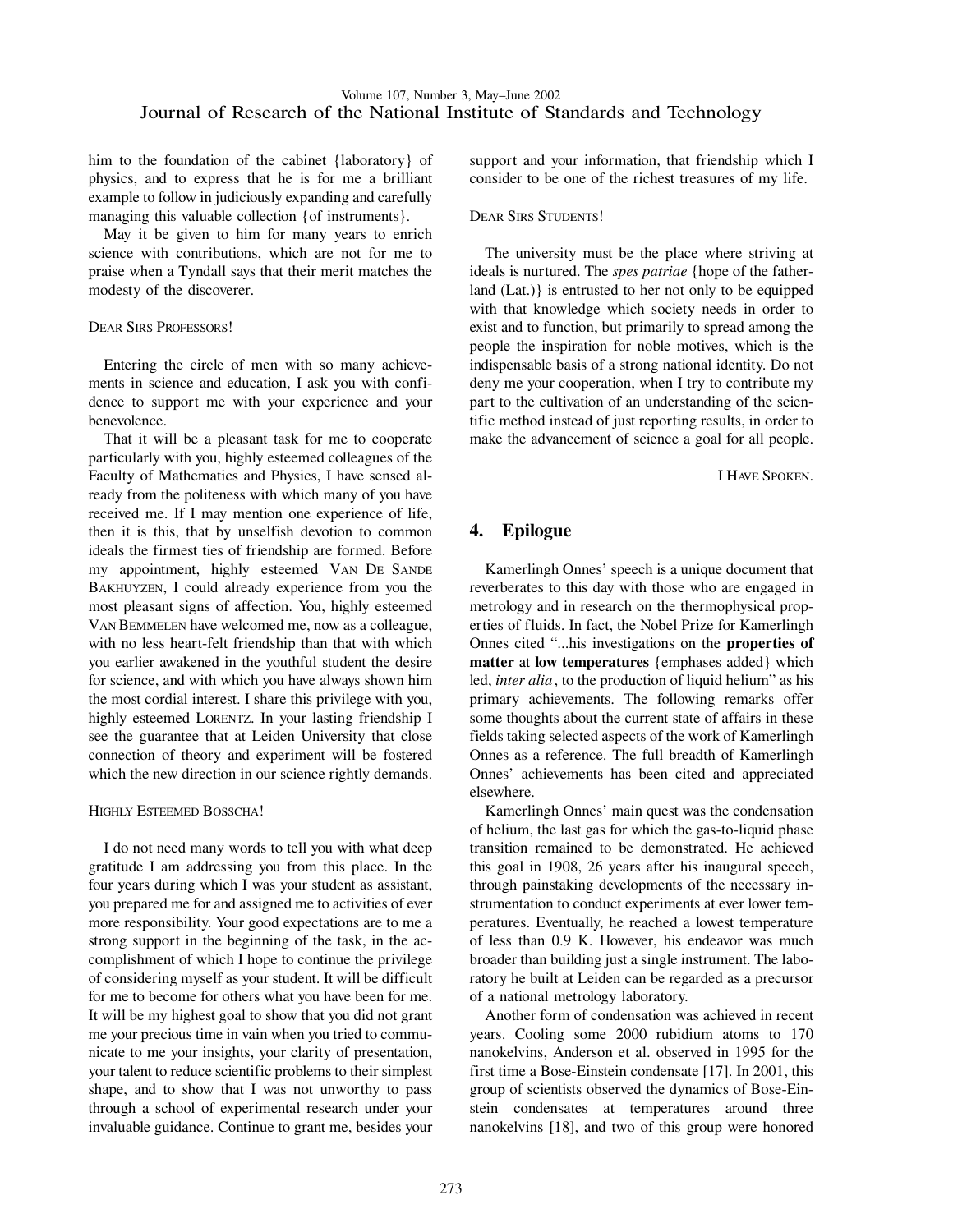with the Nobel Prize in physics, following in the very footsteps of Kamerlingh Onnes. It is noteworthy from an organisational viewpoint that this advance was accomplished in a research partnership with a national metrology laboratory, i.e., the National Institute of Standards and Technology (NIST). It is noteworthy from a scientific viewpoint that the achieved temperature had been lowered by eight orders of magnitude in the nine decades since Kamerlingh Onnes had condensed helium. It is helpful to consider this advance in the following perspective. The estimated temperature at the surface of the sun is close to 6000 kelvins, just slightly over one order of magnitude greater than the ambient temperature on earth, if this is taken as 300 K. A temperature of 3 nK is 11 orders of magnitude lower than ambient temperature, surpassing the temperature ratio between the surface of the sun and the ambient on earth by almost ten orders of magnitude.

In his lecture of 1959, Feynman called the field of low-temperature research "seemingly bottomless" [1]. It is well justified to delete the attribute "seemingly" because the Third Law of Thermodynamics, enunciated by Nernst in 1906 [19], implies the unattainability of absolute zero. In other words, absolute zero is a singularity and one can indeed go infinitely down and down in temperature without ever reaching it. The international temperature scales reflect absolute zero as a "point" rather than as a singularity because they are based at low temperatures on the ideal gas law, which is indifferent to the meaning of temperature [20]. The indifference is removed when corrections are added to account for the behavior of real gases. Kamerlingh Onnes wrote in 1901 an equation of state in polynomial form

$$
pv = RT\left(1 + \frac{B(T)}{v} + \frac{C(T)}{v^2} + ...\right)
$$
 (1)

and suggested to call  $B(T)$ ,  $C(T)$ , ... "virial coefficients." Here, *p* denotes pressure, *v* the molar volume, *T* the absolute temperature, and *R* the universal gas constant. Mason and Spurling noted the special importance of the virial equation of state because of its sound theoretical foundation [21]. One approach is to calculate the pressure from one of the partition functions of statistical mechanics. This introduces the inverse temperature  $\beta = 1/T$  as the natural variable that reflects the unattainability of absolute zero, and which as early as 1964 was called "cryos" by a countryman of Kamerlingh Onnes, Professor Frederik Belinfante, then of Purdue University [22].

The appropriateness of an inverse temperature scale in view of the Third Law of Thermodynamics has been mentioned by Zemansky [23] and others even though such propositions are often based on considerations of the opposite extreme, the infinite-temperature limit. The rapid progress of low-temperature physics in going ever further down will create a growing need for a measure that is appropriate in that domain and thermodynamically consistent with the divergence at absolute zero. The present empirical temperature scale does not need to be replaced by an inverse temperature scale because it is consistent with the physiological sensation of hot and cold and thus useful. Rather, the linear scale and the more logical  $\beta$ -scale should be embraced as complementary measures similar to the complementary use of reciprocal quantities such as density and volume, viscosity and fluidity, or conductance and resistance. It is noteworthy that our understanding of temperature has been expanded recently by developments of statistical thermodynamics and computer simulation [24, 25].

Kamerlingh Onnes' speech was full of enthusiasm about the prospects that the development of experimental science into metrology offered. It culminated in the famous motto "Through measurement to knowledge." However, he had a balanced view of the mutual fertilization between experiment and theory, and gave credit to van der Waals, whose work "stimulated numerous measurements in this field."

This binary system of knowledge acquisition through the interplay of experiment and theory has expanded into a ternary system with the advent of computers and the development of methods to employ them. Fig. 1 is an attempt to illustrate this interplay using an analog from mixture thermodynamics. Computer simulation of thermodynamic fluid properties began with the Metropolis algorithm [26, 27], which forms the basis of Monte Carlo simulations by applied statistical mechanics. The molecular-dynamics technique originated a short time later in the work of Alder and Wainwright [28, 29]. This expanded simulation capabilities to transport properties. Propelled by an exponential doubling of processor speed every 18 months ("Moore's law"), computer simulation is now becoming a third method of knowledge acquisition that complements experiment and theory. Some protagonists seem to be overwhelmed by enthusiasm and suggest a superiority of computer simulations over measurements [30]. This attitude reminds one of 1 Cor. 12:21: "The eye cannot say to the hand, 'I have no need of you,' nor can the head say to the feet, 'I have no need of you.'" [31]. There are at least two reasons why measurement will not be made obsolete by computer simulation. One is of a cognitive nature and the other is of an organizational nature. Kamerlingh Onnes' speech provides guidance in both respects.

The cognitive difference between measurements and simulations can be stated quite simply, as follows. Simulations observe the behavior of a model system in a given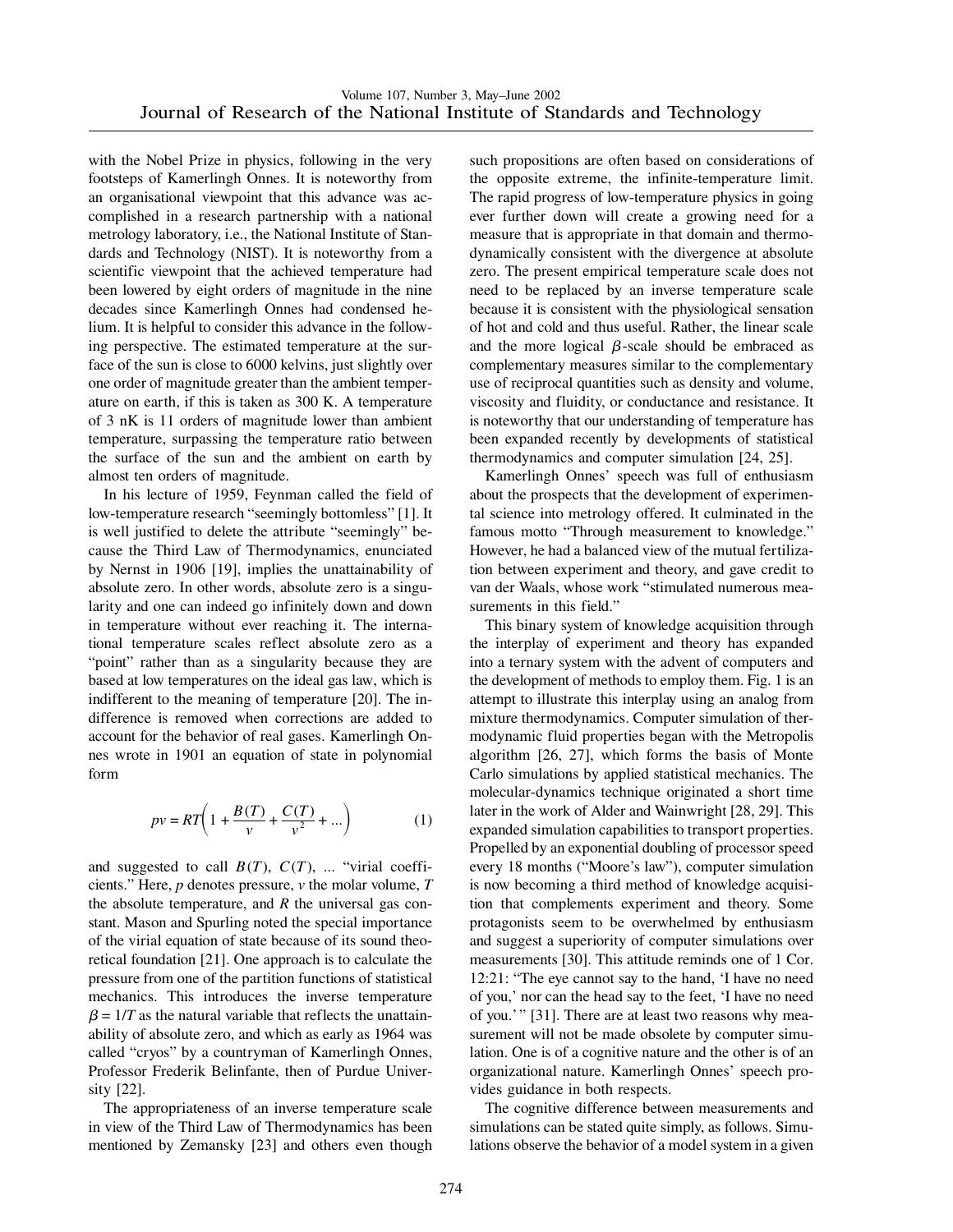

**Fig. 1.** The complementarity of experiment, theory, and simulation may be illustrated by a phase diagram of a ternary system. The balance between the three components lies in the center of the triangle. The full black line represents the early binary interaction between experiment and theory and the rise of simulation. Its end point approximates the present state of affairs. The blue dashed line indicates the "Experiments—no thank you!" scenario [30]. The black dashed line suggests a more probable future development. The system may have other dimensions not yet known as computer simulation was not perceived when Kamerlingh Onnes gave his inaugural lecture in 1882.

thermodynamic state under atomic and/or molecular interaction rules (electron wave functions and/or force fields), which are given by the programmer to approximate the real interactions. Measurements, on the other hand, aim to confine a sample as well as possible into a thermodynamic state, but the interaction rules are not given. Rather, they are inferred from the observed macroscopic response of the sample. The difference is obvious. "There is clearly more potential for surprise and discovery in measurements." [32].

The organizational difference appears when the framework of standards into which metrology has matured [33] is compared with the development of computer simulation over the last five decades. Uncertainty and precision are mandatory attributes of every experimental result, while "...making uncertainties evident is a tough challenge for computer simulations [34]." It is a logical task for national metrology laboratories to be involved in the organization of computer simulation by becoming clearinghouses for simulation methods and results, by developing protocols, and by setting benchmarks. NIST has taken a lead by co-organizing the First Industrial Fluid Properties Simulation Challenge that will conclude in September 2002 [35].

The greatest benefit will be derived when all three methods of knowledge acquisition are employed to complement each other. Kamerlingh Onnes said in his inaugural speech 1882 "The character of laws of nature becomes apparent only when one varies measurable quantities through the entire range of possible values." This was reiterated by Quinn, in 1994: "Physical theory is reliable only to the extent that its predictions can be verified quantitatively..." [36, 37]. One example where computer simulation has advanced metrology quantitatively is the *ab initio* calculation of thermophysical properties of <sup>3</sup>He, <sup>4</sup>He, and their mixtures with smaller uncertainties than have been achieved in measurements [38, 39]. The simulation results provide improved cali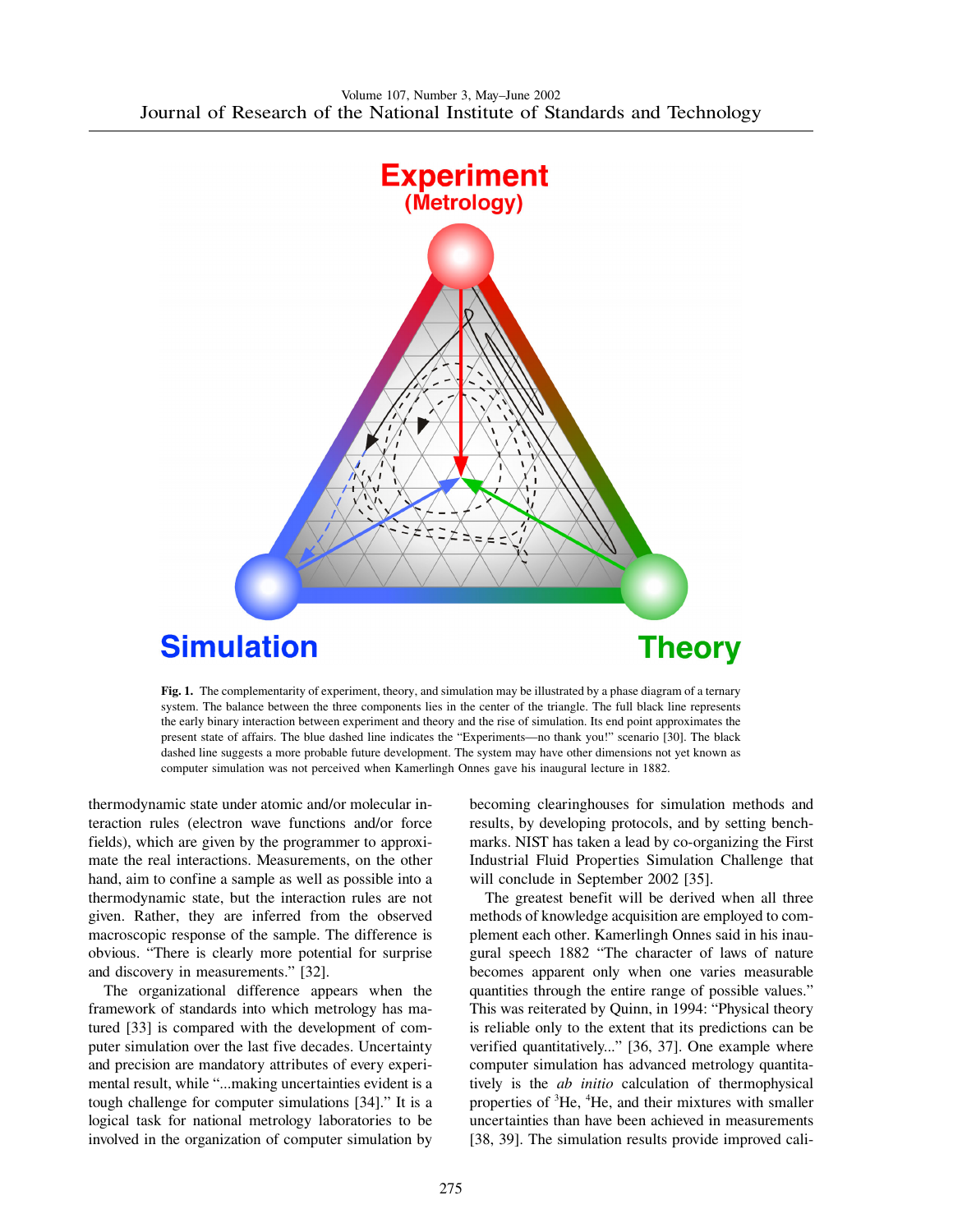bration standards for instruments relying on these thermophysical properties. This mutual fertilization will be promoted further by developments such as the recent expansion of the publication scope of a journal that used to communicate experimental data exclusively [40]. In such a joint forum, simulators will have to familiarize themselves more with experimental protocols, methods, and results, while experimenters will have to concentrate on measurements that cannot be carried out at comparable accuracy by computer simulation. Connecting computer simulations with physical reality is an emerging area for standardization [41, 42], to which national metrology laboratories can contribute their unsurpassed competence in measurements.

The exponentially accelerating capabilities of computer simulation overshadow presently a nascent breakthrough of similar magnitude in experimental science. What Feynman envisioned in his historic lecture [1], namely "to go down and down" in scale, is now becoming reality. Miniaturization gives access to domains of states of matter that were unthinkable only a decade ago. Besides, miniaturized experiments can be carried out faster and therefore can be run in parallel, which makes combinatorial methods possible. This parallel mode of operation will not only make it possible to measure one thermophysical property of a binary or multicomponent system at several compositions at once. It will be also possible to connect micromachined sensors for several properties (density, heat capacity, viscosity, dielectric constant etc.) in series for additional gains in speed of measurements [43]. These developments will change experimental science profoundly and will lead to a rediscovery of measurements as a method to probe molecular interactions. Most likely, they would move a leader of the foresight of Kamerlingh Onnes to give the same enthusiastic speech about the prospects of metrology today as he did in 1882.

In his opening essay for the "Pathways of Discovery" series in Science magazine during the year 2000, Stephen Jay Gould [44] wrote that "...scientists should cherish good historical analysis because real, gutsy, flawed, socially embedded history of science is so immeasurably more interesting and accurate than the usual cardboard pap about marches to truth fueled by reason and observation ('the scientific method'). ... Most daily activity in science can only be described as tedious and boring, not to mention expensive and frustrating. Thomas Edison was just about right in his famous formula for invention as 1 % inspiration mixed with 99 % perspiration. How could scientists ever muster the energy and stamina to clean cages, run gels, calibrate instruments, and replicate experiments, if they did not believe that such exacting, mindless, and repetitious activities can reveal truthful information about a real world?" Kamerlingh Onnes' work is an example for such perspiration, to which we have added his aspiration by translating his inaugural speech of 1882. It appeared fitting to do this on the occasion of the Centennial of the National Institute of Standards and Technology because nowhere else is perspiration as important as in the work of standards laboratories.

#### **Acknowledgments**

The author is indebted to Professor Rudolf de Bruyn Ouboter (University of Leiden, The Netherlands) for providing him with a copy of the inaugural lecture of Heike Kamerlingh Onnes and to Mr. Robert R. Beffie (Boulder, Colorado) for his initial guidance regarding the translation. Mr. Beffie attended elementary school in The Hague (The Netherlands) with a grandson of Heike Kamerlingh Onnes. A first translation of Kamerlingh Onnes' inaugural lecture was crafted in Summer 2000 in collaboration with Dr. P. S. van der Gulik of the Van der Waals-Zeeman Laboratory, University of Amsterdam (The Netherlands) during his stay as a guest researcher in the Experimental Properties of Fluids Group of the Physical and Chemical Properties Division, National Institute of Standards and Technology, at Boulder, Colorado. This initial translation was refined subsequently in several proof-readings of the entire manuscript by Drs. Johanna M. H. Levelt Sengers and Jan V. Sengers as well as Drs. David R. Smith and Allan H. Harvey (NIST, Boulder). Their patient and supportive help is deeply appreciated.

## **5. References**

- [1] R. P. Feynman, There's Plenty of Room at the Bottom, J. MEMS **1** (1), 60-66 (1992).
- [2] J. B. Conant, On Understanding Science: An Historical Approach, Yale University Press, New Haven (1947).
- [3] J. S. Rowlinson, Legacy of Van Der Waals, Nature **244**, 414-417 (1973).
- [4] J. S. Rowlinson, Translation of J. D. Van Der Waals' "The Thermodynamic Theory of Capillarity under the Hypothesis of a Continuous Variation of Density", J. Stat. Phys. **20** (2), 197- 244 (1979).
- [5] J. M. Ottino, The Art of Mixing with an Admixture of Art: Viewing Creativity through P. V. Danckwerts's Early Work, Chem. Eng. Sci. **55** (15), 2749-2765 (2000).
- [6] G. Astarita, The Information Highway, Chem. Eng. Sci. **51** (18), 4353-4354 (1996).
- [7] E. Cohen, Kamerlingh Onnes Memorial Lecture, J. Chem. Soc. (London), 1193-1209 (1927).
- [8] R. de Bruyn Ouboter, Heike Kamerlingh Onnes Discovery of Superconductivity, Sci. Am. **276** (3), 98-103 (1997).
- [9] K. Mendelssohn, The Quest for Absolute Zero. The Meaning of Low Temperature Physics, Taylor & Francis, London (1977).
- [10] J. van den Handel, Kamerlingh Onnes, in Dictionary of Scientific Biography, C. C. Gillispie, ed., Scribner, New York (1981) pp. 220-222.